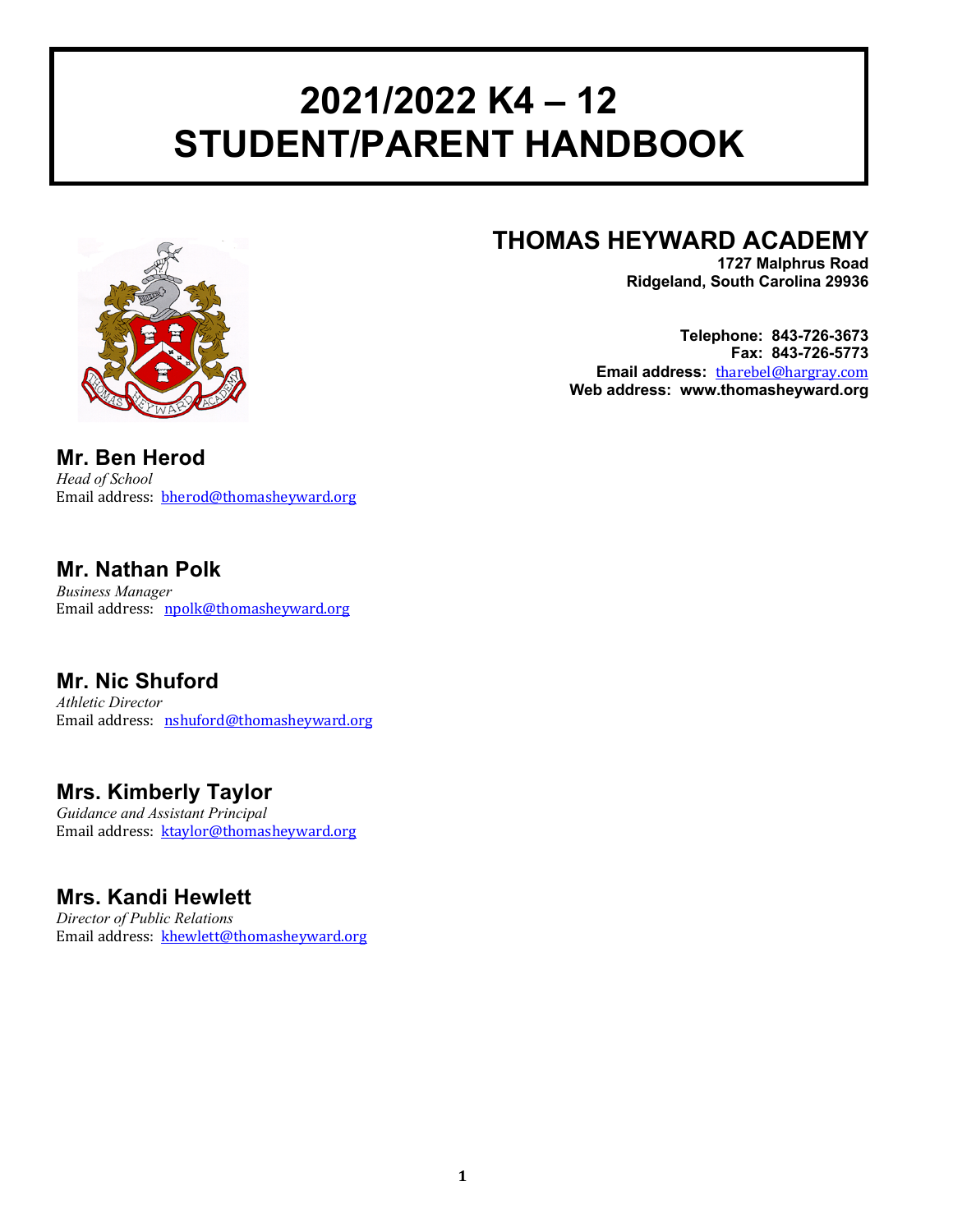### **TABLE OF CONTENTS:**



| Homework, Daily Schedule & Early DismissalPage 9               |  |
|----------------------------------------------------------------|--|
|                                                                |  |
|                                                                |  |
|                                                                |  |
|                                                                |  |
|                                                                |  |
|                                                                |  |
| Sports………………………………………………………………………Page 15                       |  |
|                                                                |  |
|                                                                |  |
|                                                                |  |
|                                                                |  |
|                                                                |  |
|                                                                |  |
|                                                                |  |
| Policy Statement Regarding Communicable Diseases Page 20       |  |
|                                                                |  |
| Computer/Internet/Photo/Email Use ContractPage 22              |  |
| Memorandum of Understanding and Acceptance of AdmissionPage 23 |  |
| Student Emergency & Medical Information Form Page 24           |  |

### **THA ALMA MATER**

*Here's to dear old THA We will praise thee everyday Whether right or whether wrong We will sing this joyous song. Over land and over sea We will always think of thee So here's to the faithful – Red & Gray! Our dear old THA.*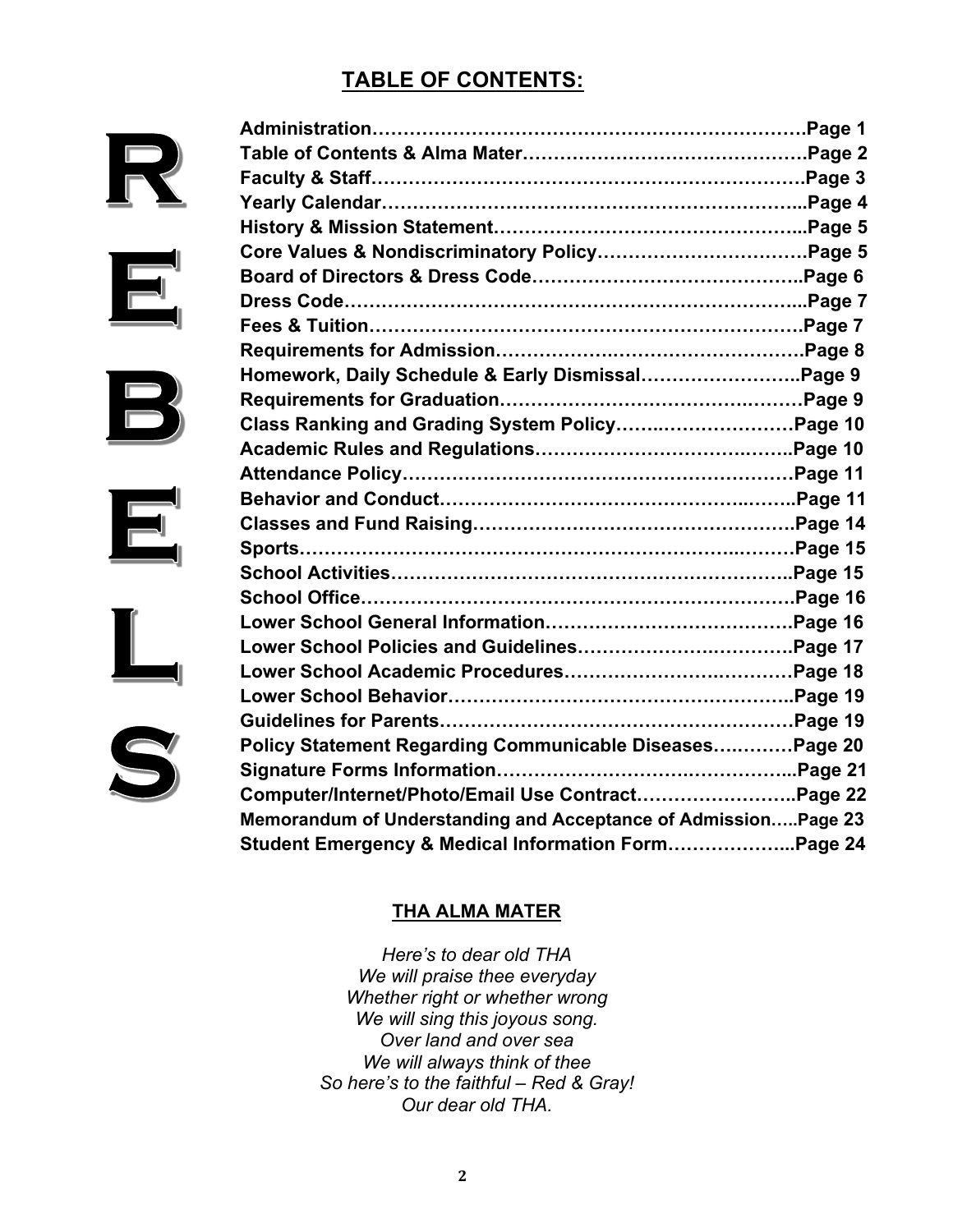#### **2021/2022 FACULTY AND STAFF**

- Mr. Ben Herod BS North Greenville MSM Troy University Head of School Physical Science bherod@thomasheyward.com
- Mrs. Kimberly S. Taylor BSW Brigham Young University-Hawaii/MAT South Carolina Guidance & Assistant Principal - ktaylor@thomasheyward.org
- Mr. Nic Shuford BA Charleston Southern University Life Skills, Speech & Debate Athletic Director Coach - nshuford@thomasheyward.org
- Mrs. Kandi Hewlett AA/AS USC-Beaufort/TCL Director of Public Relations Lower School Computer khewlett@thomasheyward.org
- Mrs. Pam Cook Guidance Assistant pcook@thomasheyward.org
- Mr. Nathan Polk Business Manager BS South Carolina npolk@thomasheyward.org
- Mrs. Nancy C. Harper Administrative Assistant & Assistant Business Manager nharper@thomasheyward.org
- Mrs. Tammy M. Bonds Elementary Administrative Assistant/Receptionist tbonds@thomasheyward.org
- Mrs. Von Mingledorff Receptionist/Event Coordinator vmingledorff@thomasheyward.org
- Mrs. Sherry Carroll BA/M.Ed. South Carolina Librarian Reading Specialist Testing Coordinator scarroll@thomasheyward.org
- Mrs. Esther Gibson THA Café egibson@thomasheyward.org
- Mrs. Jordan Young Aide/Rebel Overtime jyoung@thomasheyward.org
- Mrs. Angie Malphrus K2 Gateway to THA amalphrus@thomasheyward.org
- Ms. Roxanne Williams AA TCL K3 Gateway to THA rwilliams@thomasheyward.org
- Mrs. Trish Bryan K4 Preschool tbryan@thomasheyward.org
- Mrs. Shari Smith BA South Carolina K4 Preschool ssmith@thomasheyward.org
- Mrs. Kate Lucas BS South Carolina K5 klucas@thomasheyward.org
- Mrs. Heidi Malphrus K5 Aide hmalphrus@thomasheyward.org
- Mrs. Evie Woods BA/M.Ed. Clemson 1st Grade ewoods@thomasheyward.org
- Mrs. Amy Wade Aide, Elementary/Middle/Upper School Physical Education awade@thomasheyward.org
- Mrs. Clarily Payano BS Post University M.Ed. Southern Oklahoma State 2nd Grade cpayano@thomasheyward.org
- Ms. Alyson Cavoto BA/BS Southern Connecticut State University 3rd Grade acavoto@thomasheyward.org
- Ms. Brittany Shealy BS Georgia Southern University 4th Grade Biology bshealy@thomasheyward.org
- Mrs. Denise Boyles BS Armstrong State University 5th Grade Middle School Beta Club Sponsor dboyles@thomasheyward.org
- Mrs. Laura Hansen BA/M.Ed. Clemson University 6th Grade lhansen@thomasheyward.org
- Mrs. Vicky Roberts BA USC/ M.Ed. Webster University 7th Grade, SAT Prep Spelling Bee Sponsor High School Beta Club Sponsor - vroberts@thomasheyward.org
- Mr. Ryan Beke Berklee College of Music/East Georgia State College Music Exploration I, Instrumental Music I, II, III, Music Appreciation II, Lower School Music - rbeke@thomasheyward.org
- Mr. Al Boni USC-Beaufort Chemistry, Physics, Nutrition, Physical Education II Assistant Athletic Director Coach - aboni@thomasheyward.org
- Mrs. Alicia Crosby BA/M.Ed. Ashford University Yearbook/Marketing, Art Appreciation I/II, Creative Arts I/II Lower School Art - Junior Sponsor - acrosby@thomasheyward.org
- Mr. Michael Heath BA Ashford University World History, World Geography, US History, Government/Economics Coach - mheath@thomasheyward.org
- Mr. Ronald E. Lassiter BA Chapman Honors Geometry, Honors Algebra I, Honors Algebra II, Pre-Calculus, Calculus, SAT Prep - rlassiter@thomasheyward.org
- Mr. Michael Maloney BA Miami University MA Georgia Southern English I, II, III, IV, & V mmaloney@thomasheward.org
- Ms. Kim Michael Polote THA Music Program kpolote@thomasheyward.org
- Mr. Eddie Stanley BA Morehead State South Carolina History, 6<sup>th</sup> Grade Social Studies, Government/Economics, World Religions - Senior Sponsor - estanley@thomasheyward.org
- Mr. Chris Tillotson BS Grand Canyon University College Prep Geometry, College Math, College Prep
- Algebra I & Algebra II, Statistics, Computer Science Coach ctillotson@thomasheyward.org Mrs. Iris Young - BA Northfolk State U./M.Ed. Old Dominion - Intro to Spanish, Spanish I, II, III -

iyoung@thomasheyward.org

Mr. Sam Jenkins - Custodial - sjenkins@thomasheyward.org

Mr. Joe Daring - Custodial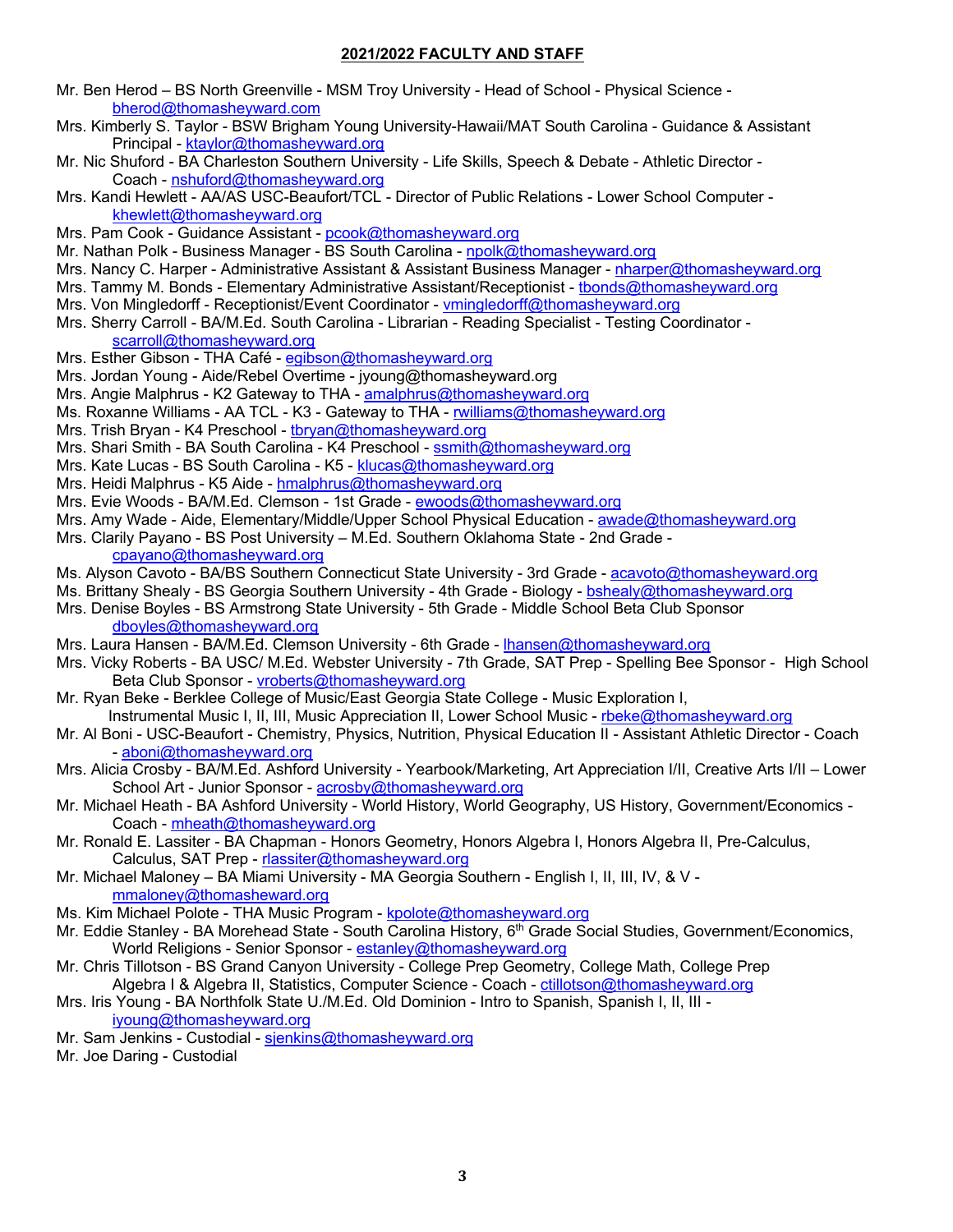



```
SEPTEMBER - 2021
S M T W T F S
           1 2 3 4
5 6 7 8 9 10 11
12 13 14 15 16 17 18
19 20 21 22 23 24 25
26 27 28 29 30
```


| <b>NOVEMBER - 2021</b> |    |      |                                                                                        |  |     |
|------------------------|----|------|----------------------------------------------------------------------------------------|--|-----|
| S                      | М  |      | TWTF                                                                                   |  | - S |
|                        |    |      |                                                                                        |  |     |
| 7                      |    |      | $\begin{array}{cccccc} 1 & 2 & 3 & 4 & 5 & 6 \\ 8 & 9 & 10 & 11 & 12 & 13 \end{array}$ |  |     |
|                        |    |      | 14 15 16 17 18 19 20                                                                   |  |     |
|                        |    |      | 21 22 23 24 25 26 27                                                                   |  |     |
| 28                     | 29 | - 30 |                                                                                        |  |     |
|                        |    |      |                                                                                        |  |     |

#### **Thomas Heyward Academy**

**\*2021-2022 School Year Academic Calendar Grades K4-12**<br>
Summer Office Hours: 9-1: M-TH Regular School Days: 8-2:30 PM.<br>
Exarly Dismissal-11:30AM **D** Teacher In-Service/No School for Students **E** Early Dismissal-11:30AM **Teacher In-Service/No School for Students**<br>
No School/Office Closed  **No School/Office Closed**

➢ **July 20: Senior Pictures**

- ➢ **August 9-11: Teacher In-Service-No Students on campus**
- ➢ **August 10: K4-7 Student Orientation-6PM** ➢ **August 11: Gr. 8-12 Student Orientation-6PM**
- ➢ **August 12: First Half Day-11:30AM Dismissal**
	-
- ➢ **August 13: First Full Day of School** ➢ **August 23: Grades K3-7 Virtual Parent-Teacher Meetings**
- ➢ **August 27: 20-21 Academic Awards for Gr. 8-12-8:15AM**
- ➢ **August 31: K2-11th School Pictures-Senior Makeups**
- ➢ **September 6: Labor Day-No School**
- ➢ **September 8: Progress Reports**
- ➢ **September 30: K2-11 Makeup Pictures**
- ➢ **October 8: End of the 1st Grading Period** ➢ **October 8: Jr./Sr. Beta Club Induction-8:15AM**
	-
- ➢ **October 11: Columbus Day-No School**
- ➢ **October 13: PSAT for Grades 9&10**
- ➢ **October 15: Report Cards**
- ➢ **October 28: Fall SAT School Day**
- ➢ **November 8: Veterans Day Program**
- ➢ **November 11: Progress Reports**
- ➢ **November 18: Family Thanksgiving Feast**
- ➢ **November 22-26: Thanksgiving Holidays-No School**
- ➢ **December 5: Senior Tea**
- ➢ **December 10: PTO Breakfast with Santa**
	- ➢ **December 14/15/16: 1/2 days for exams-11:30AM Dismissal**
- ➢ **December 16: Christmas Program/Parties-End of 2nd Gr. Period**
- ➢ **Dec. 17-31: Christmas-New Year's Break-No School** 
	- ➢ **January 3: Students Return to School**
- ➢ **January 6: Report Cards**
- ➢ **January 17: Martin Luther King, Jr. Day-No School**
- ➢ **February 1: Open House-Virtual**
- ➢ **February 1-11: Library Book Fair**
- ➢ **February 10: Progress Reports**
- ➢ **February 11: Grandparents Day-Crown Kings & Queens** 
	- ➢ **February 18-21-22: Winter Weekend-No School**
- ➢ **February 26: Daddy-Daughter Dance**
- ➢ **March 10: End of 3rd Grading Period**
- ➢ **March 17: Report Cards** ➢ **March 18-21: Spring Weekend-No School**
- ➢ **March 23: SAT School Day**
	-
- ➢ **March 28-April 1: Standardized Testing for Gr. K4-7** 
	- ➢ **April 8: Junior/Senior Prom**
- ➢ **April 14: PTO Breakfast with the Easter Bunny-Progress Reports**
- ➢ **April 15-22: Easter Break-No School**
- ➢ **April 29: Spring Musical-7PM**
- ➢ **May: Senior Trip (TBD)**
- ➢ **May : Spring Gala**
- ➢ **May 9-10-11: Senior Exams**
- ➢ **May 20: Field Day-Gr. K3-6**
	- ➢ **May 24-25-26: Final Exams-Gr. 8-11. 11:30AM Dismissal.**
- ➢ **May 25: Baccalaureate-7PM-Ridgeland Baptist Church**
- ➢ **May 26: Last day for Students**
- ➢ **May 27: End of 4th Grading Period/Graduation-7PM.**
- ➢ **May 30-June 3: School Closed**

 **\*Dates are subject to change-revised 6/14/21**







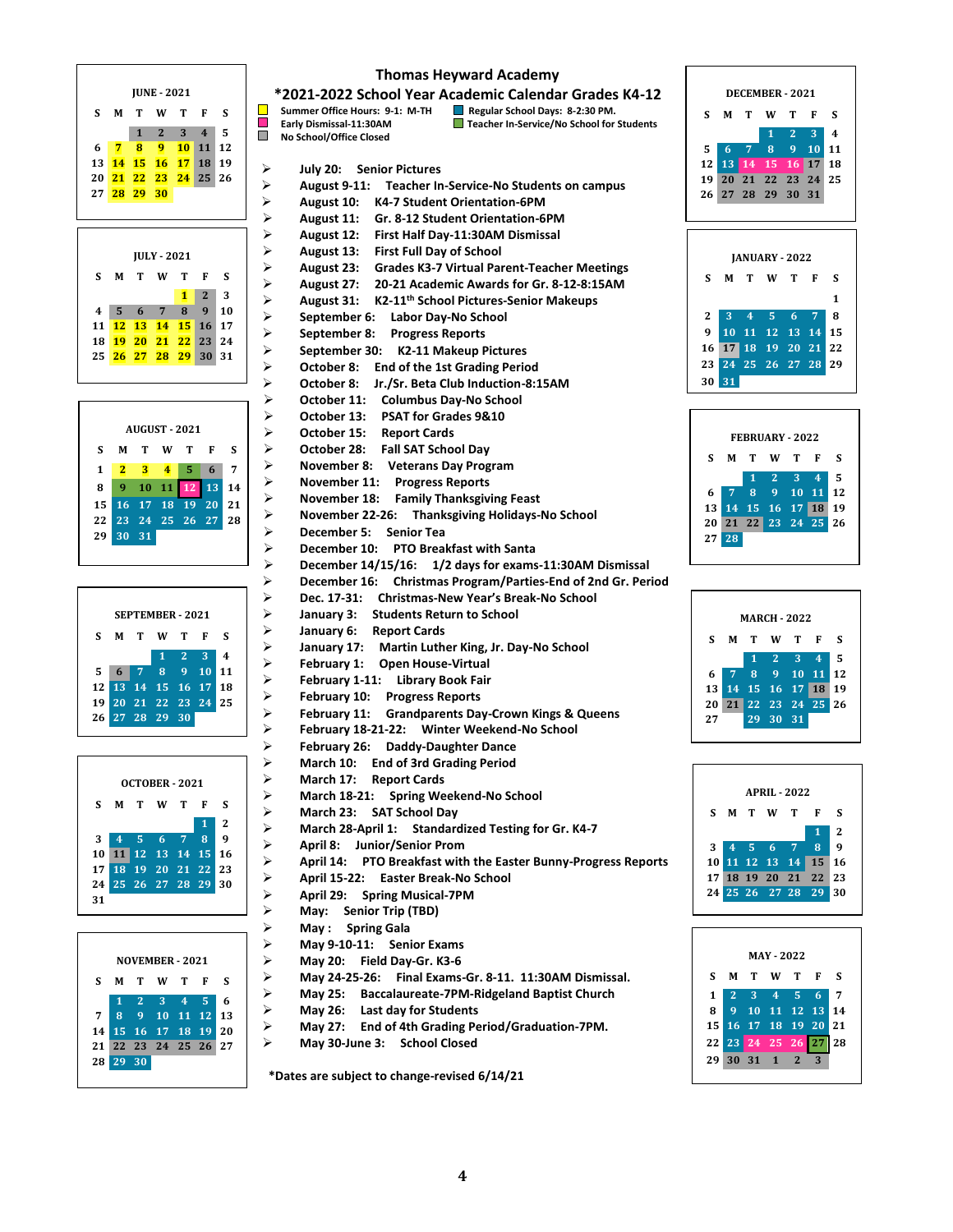#### **HISTORY**

Thomas Heyward Academy was founded in 1970 by a group of businessmen and parents in the Jasper County area. The Academy was named in honor of Thomas Heyward (1746-1809), a signer of the Declaration of Independence. Thomas Heyward was born in St. Luke's, South Carolina and is buried in Jasper County.

Thomas Heyward Academy opened in September 1970 with 250 students. Since that time, the physical plant has expanded and been upgraded to one of the finest campuses in the Lowcountry.

The Academy is a member of and is accredited by the Southern Association of Colleges and Schools Council on Accreditation and School Improvement (SACS) and the South Carolina Association of Independent Schools (SCISA). Thomas Heyward Academy was the first institution to receive SCISA Advanced Accreditation which is the highest accreditation awarded by the Association. The Academy is an eleemosynary corporation managed by a Board of Directors. In the event of dissolution, bankruptcy, etc., THA would be turned over to a similar eleemosynary corporation, in accordance with Section 501 C, paragraph 3, of the Internal Revenue Code of 1954. THA is a tax exempt institution with a non-discriminatory admissions policy.

In March 2018, Thomas Heyward Academy was reaccredited through a stringent SACS accreditation. Thomas Heyward received outstanding scores well above the AdvancED Network Average (which is an international average).

|                                     | <b>External Review IEQ Score</b> | <b>AdvancED Network Average</b> |
|-------------------------------------|----------------------------------|---------------------------------|
| <b>Overall Score</b>                | 321.54                           | 280.21                          |
| <b>Teaching and Learning Impact</b> | 308.57                           | 269.97                          |
| <b>Leadership Capacity</b>          | 354.55                           | 295.45                          |
| <b>Resource Utilization</b>         | 308.57                           | 286.36                          |

Besides high standards of academic excellence, the Academy promotes sportsmanship through its various athletic programs. Thomas Heyward Academy was built and has been maintained by the working hands, knowledge, and financial support of faithful Board Members, Parents, Faculty, Students, and Friends.

#### **MISSION STATEMENT**

Thomas Heyward Academy is an independent, college preparatory school serving Pre-Kindergarten through 12<sup>th</sup> grade. Our mission is to foster a life-long passion for learning, leading, and serving in a diverse world. We are dedicated to the development of each student in mind and body through academics, arts, and athletics in a safe and engaging environment. The school is equally committed to the development of each student's character, with an emphasis on compassion, integrity, perseverance, respect, and responsibility.

#### **CORE VALUES**

- Ø **Compassion:** A deep feeling for and understanding of others without regard to race, age, creed, or social standing. This includes kindness, generosity, forgiveness, caring, friendship, love and sharing toward all people including the physically and mentally challenged.
- Ø **Integrity:** A steady and faithful observance of a code of moral values. This includes honesty in word and deed and a sense of right and wrong.
- Ø **Perseverance:** The inner strength to remain constant to a purpose, idea, or task in the face of obstacles. This includes dedication, consistency and having a positive attitude.
- Ø **Respect:** Having a high regard for oneself and others. This includes self-worth, pride, physical well- being, contentment, peace, humor, appreciation for differences and individuality, fairness, and tolerance.
- Ø **Responsibility:** Being reliable and following through on commitments. This includes being responsible for your actions as a family member, teacher, student, and citizen. It also includes demonstrating your responsibility through having self-control and helping others.

**\*\*\*\*\*\*\*\*\*\*\*\*\*\*\*\*\*\*\*\*\*\*\*\*\*\*\*\*\*\*\*\*\*\*\*\*\*\*\*\*\*\*\*\*\*\*\*\*\*\*\*\*\*\*\*\*\*\*\*\*\*\*\*\*\*\*\*\*\*\*\*\*\*\*\*\*\*\*\*\*\*\*\*\*\*\*\*\*\*\*\*\*\*\*\*\*\*\*\*\*\*\*\*\*\*\*\*\*\*\*\*\*\*\*\*\*\*\*\*\*\*\*\*\*\*\*\*\*\*\*\*\*\*\***

**Notice of Nondiscriminatory Policy: The Thomas Heyward Academy, Inc., 1727 Malphrus Road, Ridgeland, SC, 29936, admits students of any race, color, national, and ethnic origin to all the rights, privileges, programs, and activities generally accorded or made available to students at the school. It does not discriminate on the basis of race, color, national, and ethnic origin in administration of its educational policies, admissions policies, employment policies, scholarship and loan programs, and athletic and other school-administered programs.**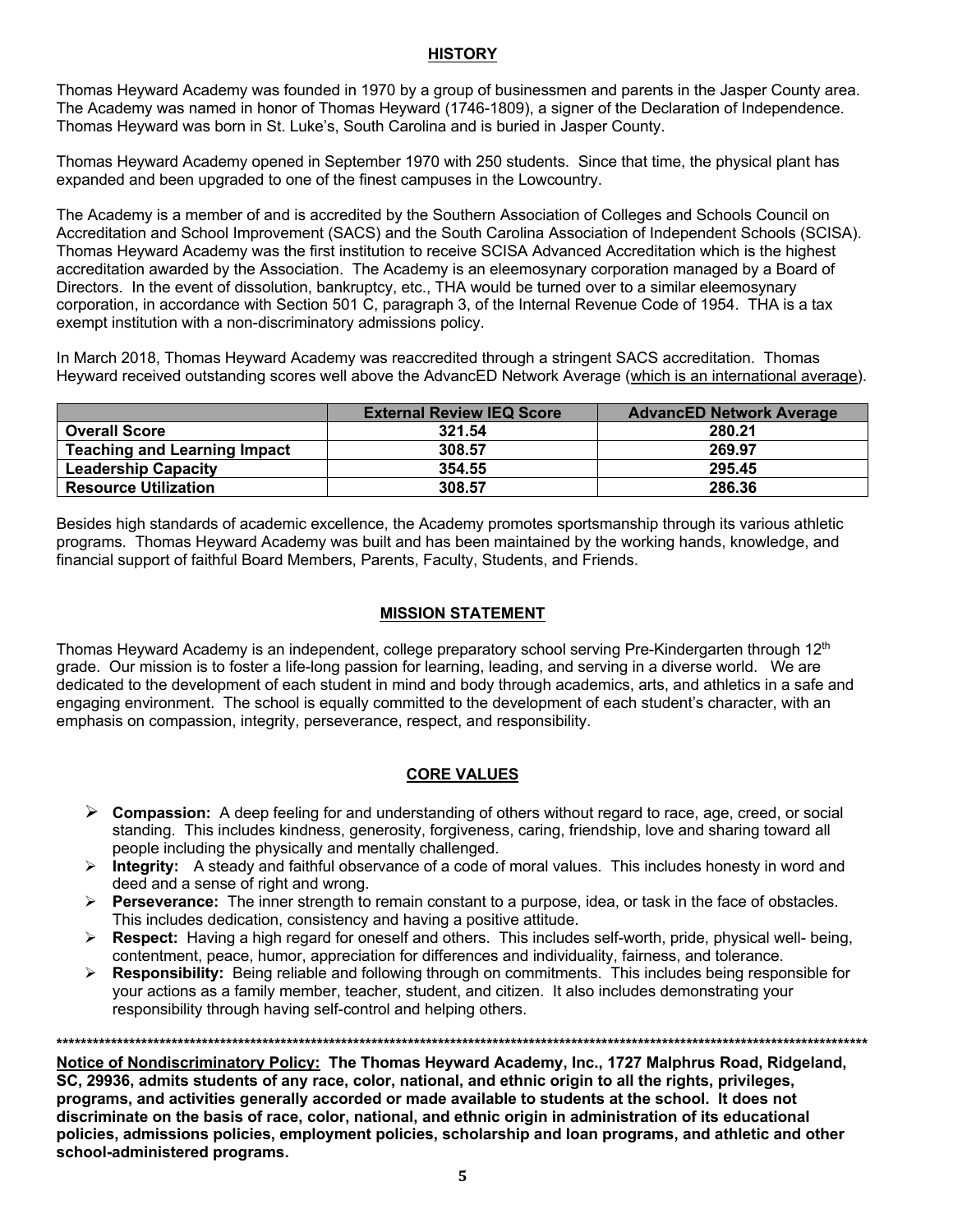#### **BOARD OF DIRECTORS**

The Board of Directors works diligently, without compensation, to ensure that the Academy operates on a sound financial foundation. The Board develops policies and long range plans for the school administration to implement. The day-to-day operation of the Academy is the responsibility of the Head of School.

The Board has scheduled meetings each month with the exception of July and December at 5:00 p.m. Special meetings may be called when necessary. Parents, teachers and students wishing to meet with the Board must first meet with the Head of School in an attempt to solve the problem. If the problem cannot be solved at this level, a letter stating the problem must be given to the Head of School, who will then give the letter to the Secretary of the Board for appropriate action.

Board members for the 2021-2022 academic year are as follows: Mr. Lewie Davis, Chairperson; Mrs. Libby Malphrus, Vice-Chairperson; Mrs. Bonnie Bennett, Treasurer, Mr. Earl Pope; Mr. Tommy Stanley; Mr. Jeffery Mingledorff; Mr. Colby Crosby; Mrs. Dinah Gretsch (Community Board Member), and Mrs. Pam Vaigneur, PTO Representative to the Board.

The PTO President will work closely with the Head of School and discuss any concerns the PTO members may have.

#### **DRESS CODE**

#### **Where to get uniforms:**

- $\triangleright$  Uniform shirts with the THA crest or TH logo and all plaid options should be purchased from All Print Custom Tees or Uniform Source.
- $\triangleright$  Approved t-shirts, hoodies, and sweatshirts must be purchased through approved vendors.
- $\triangleright$  Uniform bottoms, shoes, and belts may be purchased at the vendor of your choice.
- $\triangleright$  Plaid options must be purchased at All Print Custom Tees or The Uniform Source in Savannah, GA.
- $\triangleright$  For outerwear, please refer to the following chart.

#### **Important information:**

- $\triangleright$  We will designate special dress down or themed days throughout the year. Students and parents will be notified in advance.
- $\triangleright$  Uniforms may not have unapproved embroidery, glitter, frayed trim, etc.
- $\triangleright$  Uniforms may not be made of corduroy, stretchy, or clingy material. Uniforms must not be form-fitting, tight or too loose.
- $\triangleright$  Covering every concern with the dress and grooming in writing is impossible. Administrators can, at any time, send a student home or require that a student change their grooming or dress if they deem it inappropriate.

#### **Remember:**

- $\triangleright$  Students must arrive at school in uniform.
- $\triangleright$  All outerwear should be labeled for easy return if lost.
- $\triangleright$  Donated uniforms are available at no charge. They are located in the lobby near the library.

| Shorts and<br>∥ Pants                                                | All must be khaki or black - no cargo or extra pockets.<br>Shorts must be knee length for boys and girls.<br>Shorts and pants must be worn at the natural waistline.                                                                                    |
|----------------------------------------------------------------------|---------------------------------------------------------------------------------------------------------------------------------------------------------------------------------------------------------------------------------------------------------|
| ∥ Belts & Shirts                                                     | Belts must be worn (grades 5 and up).<br>All uniform shirts must be tucked in for boys. Girls may wear shirts out if shirts fall<br>slightly below the natural waist when arms are raised.<br>THA t-shirts may be worn on Fridays with uniform bottoms. |
| Skirts, Skorts,<br>Jumpers, and<br><b>Capris for</b><br><b>Girls</b> | Must be khaki or black (see plaid exception below) - no cargo or extra pockets.<br>Shorts and skirts must be knee length with no splits.<br>A plaid option is available for Skirts (all girls), Jumpers (Grades K3-7), and skorts (Grades<br>K3-4).     |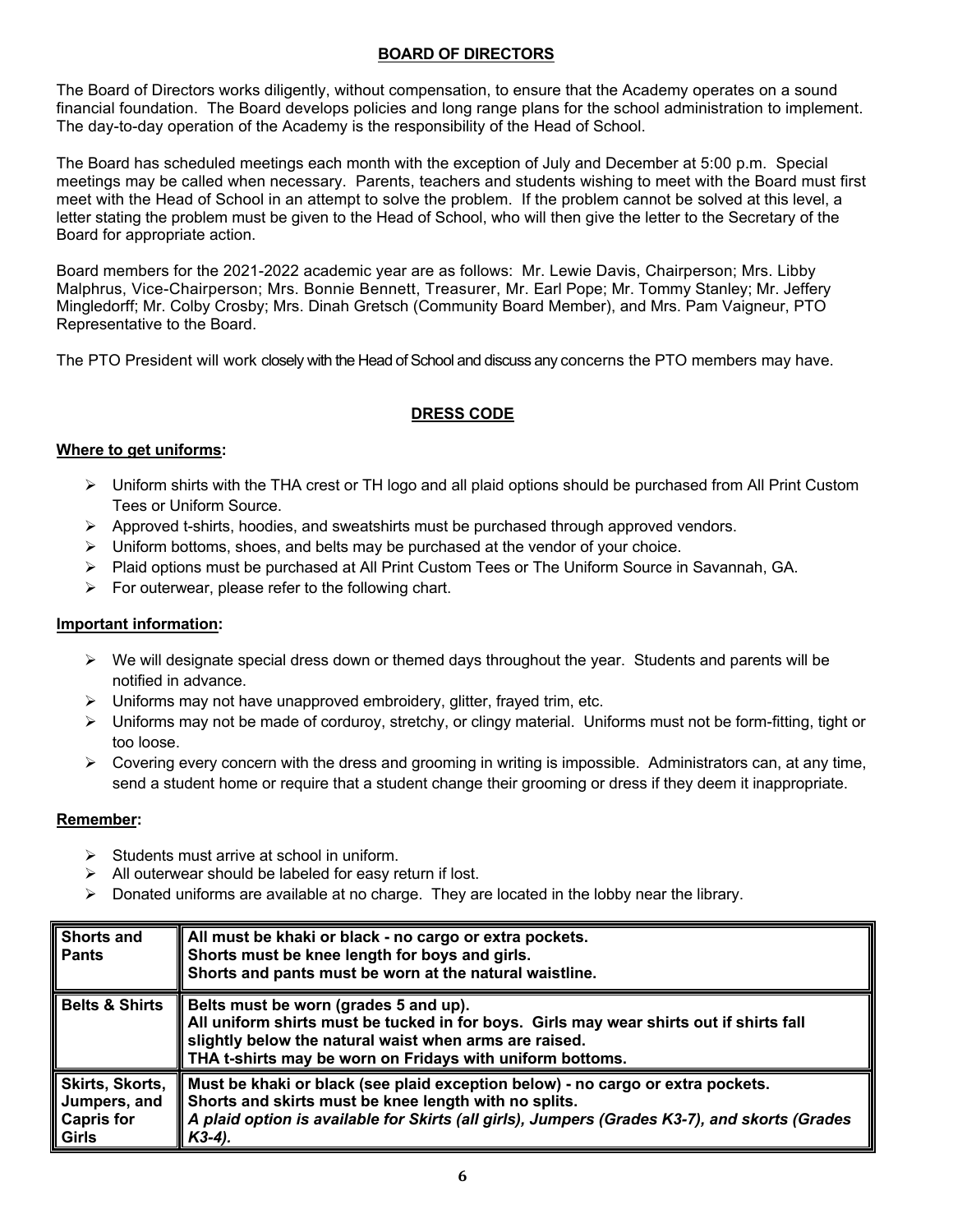| <b>Undershirts</b>                                      | Undershirts may be worn underneath uniform shirts, but must be a solid color - white,<br>gray, or burgundy only. Undershirts may not have pictures or writing. Undershirts may<br>have long or short sleeves.                                                                                                                                                                                                                                                                   |
|---------------------------------------------------------|---------------------------------------------------------------------------------------------------------------------------------------------------------------------------------------------------------------------------------------------------------------------------------------------------------------------------------------------------------------------------------------------------------------------------------------------------------------------------------|
| <b>Scarves</b>                                          | Scarves must be school colors - burgundy, gray, white, or black or a combination of the<br>four colors. No other colors are allowed.                                                                                                                                                                                                                                                                                                                                            |
| <b>Sweaters for</b><br><b>Girls</b>                     | Burgundy, white, or gray button-up sweater with THA crest.<br>Must be worn with uniform shirt and fall at or slightly below the natural waist.                                                                                                                                                                                                                                                                                                                                  |
| Jackets,<br>Sweatshirts,<br>and Outerwear               | THA Letterman jackets, as well as solid black, solid burgundy, or solid gray<br>jackets/pullovers may be worn. The THA crest or TH logo MUST be added. All jackets<br>must be worn over uniform shirts. If in doubt, check with the Administration. For example,<br>you may purchase a solid black (or previously mentioned approved color) fleece from the<br>local Columbia outlet, add the TH logo or THA crest to the chest, and wear to school as<br>part of your uniform. |
| <b>Shoes</b>                                            | All Grades: Closed toed/closed heel shoes only.<br>Grades 5-12: Shoes should be tennis shoes, loafers, flat heel boots, etc. Students may not<br>tuck pants in boots. Boots may not be worn with shorts.                                                                                                                                                                                                                                                                        |
| <b>Socks and</b><br><b>Tights</b>                       | Socks may be plain, solid colors of khaki, white, burgundy, black, or gray with the<br>exception of a small brand logos (such as the Nike Swoosh/Under Armor Emblem/etc.).<br>Girls may wear plain, solid white, solid black, or solid gray tights under skirts or jumpers.                                                                                                                                                                                                     |
| P.E. Uniform                                            | Gym shorts, gym shoes, and THA approved t-shirt must be worn during upper school PE<br>class.<br>On the days when they are scheduled for PE, K3-7 grade students must wear gym shoes<br>with approved uniform pants, shorts, or capris - they do not change clothes for PE.                                                                                                                                                                                                     |
| <b>Game Day</b><br><b>Attire for</b><br><b>Athletes</b> | On game days, athletes may wear attire approved by the Administration in lieu of uniforms.<br>Team members must wear the same shirt.                                                                                                                                                                                                                                                                                                                                            |
| <b>Hair</b>                                             | Boys may not have facial hair. There will be a \$5.00 charge if required to shave at school<br>for razors, shaving cream, etc. No sideburns below the middle of the ear. Boys' hair must<br>be off the collar and no more than halfway down the ears. No punk or extreme layered<br>haircuts. No unnatural colors or stripes in hair. Hair must be neatly groomed.                                                                                                              |
| <b>Hats</b>                                             | Students may not wear hats or visors inside the building.                                                                                                                                                                                                                                                                                                                                                                                                                       |
| <b>Tattoos and</b><br><b>Piercings</b>                  | No visible body piercing, plugs, or tattoos.<br>Girls may have modest ear piercings - not more than 2 and no bars.                                                                                                                                                                                                                                                                                                                                                              |
| Make-up<br><b>Girls</b>                                 | Grades 7-12 may wear modest make-up.<br>Grades K3-6 - no make-up.                                                                                                                                                                                                                                                                                                                                                                                                               |
|                                                         | *Exceptions to dress code may be made if deemed necessary by a physician.                                                                                                                                                                                                                                                                                                                                                                                                       |

#### **FEES & FACTS TUITION**

#### **Every family must enroll with FACTS Tuition to pay tuition and fees.**

- \$150.00: **Registration Fee** applicable to all students each year. (A reduced registration fee may be implemented during spring re-enrollment period for current students.)
- \$50.00: **Testing Fee** (for new students only).
- \$350.00: **Building Fund** (a one-time fee, payable before admission or enrollment).
- \$4,320.00: **Tuition** per year per child for Grades K4. Payments may be made for 12 months at \$360.00 per month beginning in June 2021; or annually - August 15, 2021. All due by the 15<sup>th</sup> of each month.
- \$5,580.00: **Tuition** per year per child for Grades K5 7. Payments may be made for 12 months at \$465.00 per month beginning in June 2021; or annually - August 15, 2021. All due by the 15<sup>th</sup> of each month.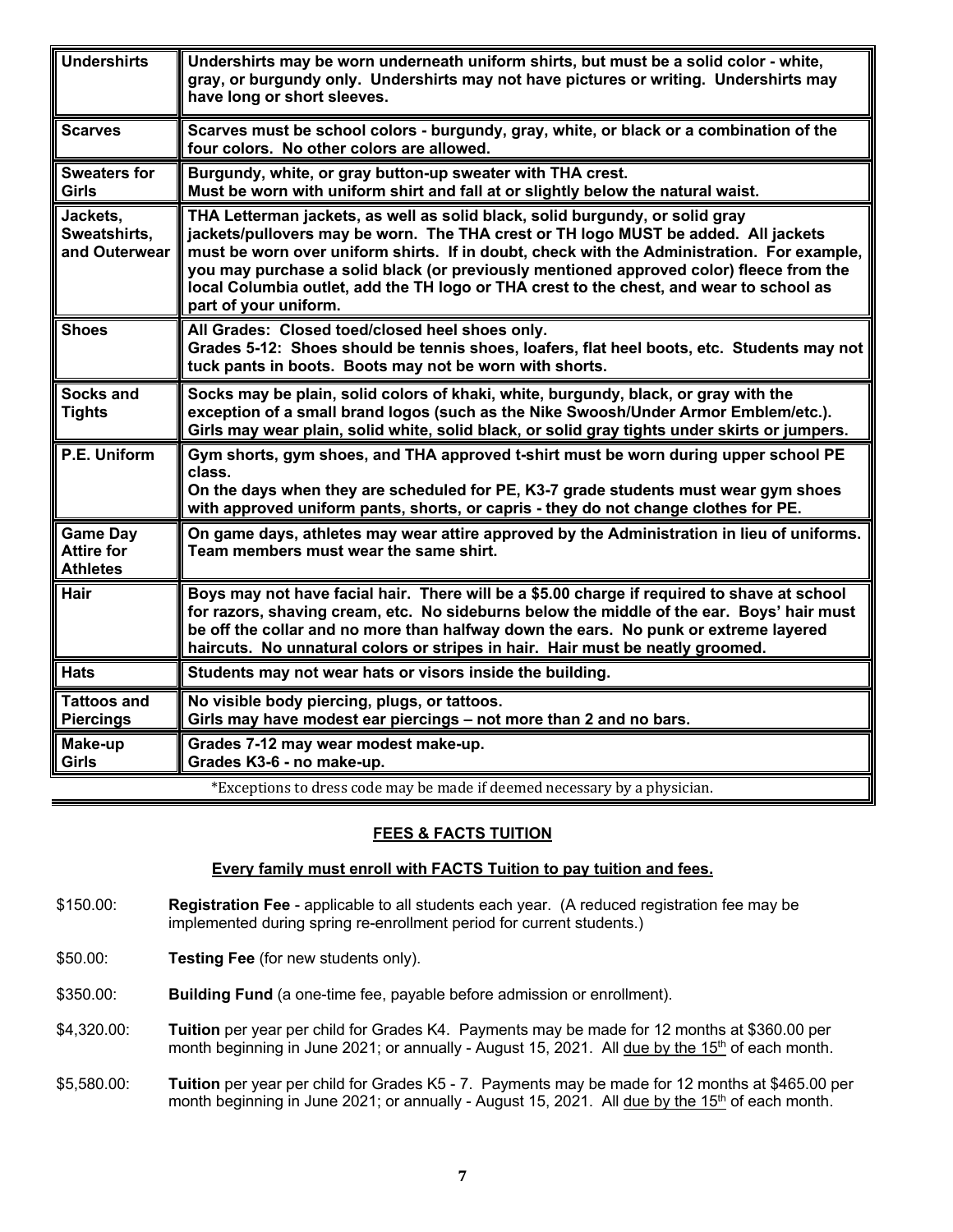\$5,640.00: **Tuition** per year per child for Grades 8 - 12. Payments may be made for 12 months at \$470.00 per month beginning in June 2021; or annually - August 15, 2021. All due by the  $15<sup>th</sup>$  of each month. Final payment in **May must be paid by the 5th** for Seniors and **15th** for all other students.

\$40.00: **Late Fee** - **FACTS Tuition charge if not paid by the end of the month. Cannot hold payments.**

- \$100.00: **Athletic Fee** (MS&V Football; JV&V Volleyball; JV&V Basketball; JV&V Baseball; JV&V Softball, V Golf).
- \$75.00: **Athletic Fee** (B-Team Volleyball & Basketball.)
- \$25.00: **Athletic Fee** (MS&V Cheerleaders, Cross Country, and Clay Target Team members only.)
- \$350.00: **Yearly Start-up Fee** for Grades K4 12. Due September 15, 2021. (Start-up fees include book rentals **(if books are lost or damaged, they must be paid for in full)**, academic labs, elementary supply fee, PSAT, lower school testing, student accident insurance, lockers, etc.)
- \$100.00: **Early withdrawal fee** if student withdraws after June 1, 2021.
- \$30.00: **Returned Check Fee or Failed ACH Fee for FACTS Tuition. Other fees may be applied through your local financial institution.**
- 2.85%: **Credit Card Convenience Fee** For parents that elect to pay with a credit card, there is a 2.85% convenience fee charged by FACTS Tuition.

#### **NO FEES OR MONIES ARE REFUNDABLE**

#### **NO FEES OR MONIES ARE REFUNDABLE: Including but not limited to school closures due to government mandates or acts of God.**

**BOARD POLICY ON TUITION:** All tuition accounts must be current before students will be allowed to begin school in August. FACTS will invoice you according to the tuition plan you selected. Tuition is due by the 15<sup>th</sup>. Final tuition payment for seniors is due by May 5th. **Once the school year begins any tuition account that is 1 month in arrears will result in the student being dropped from the rolls of the Academy until the account is current. Repeat past due notices or returned check notices sent will require that you pay the balance of your account in full in cash, credit card, or registered funds.** Any person having a check returned to the Academy twice for insufficient funds will be required to pay all future bills with cash or money order. Students with delinquent accounts may not be allowed to participate in extra-curricular activities, may not receive a report card, diploma, transcript, etc., nor will any information be sent, if required, until the account is current.

#### **REQUIREMENTS FOR ADMISSION**

#### **Thomas Heyward Academy is a tax-exempt institution with a non-discriminatory admissions policy.**

- 1. A child should be 3 years old on or before September 1st to enter the K3 Preschool.
- 2. A child should be 4 years old on or before September 1st to enter the K4 Preschool.
- 3. A child should be 5 years old on or before September 1st to enter the K5 Kindergarten.
- 4. All students are required to have up-to-date South Carolina Immunization Certificates, a copy of their birth certificate and a copy of their social security card on file before entering THA.
- 5. Applicants are required to take an entrance test at the discretion of the Head of School. Student acceptance and assignment is the responsibility of the Head of School or Division Heads.
- 6. Transfer students will be accepted at the discretion and evaluation of the Head of School or Division Heads.
- 7. The family must be able to meet the financial requirements of the Academy.
- 8 No student expelled from another school may attend Thomas Heyward Academy.
- 9. A genuine agreement on the part of the student to comply with the rules and regulations, particularly those regarding dress and conduct, is required.
- 10. All applications will be taken on a first come first served basis, after Academy families have had time to register. When classes reach capacity, the Head of School has the right to admit the most qualified student regardless of their place on the waiting list.
- 11. Registration fees hold a student's place if they are promoted. If a student fails, the Academy is not obligated to take that student back. The registration fee will not be refunded if a student is not promoted.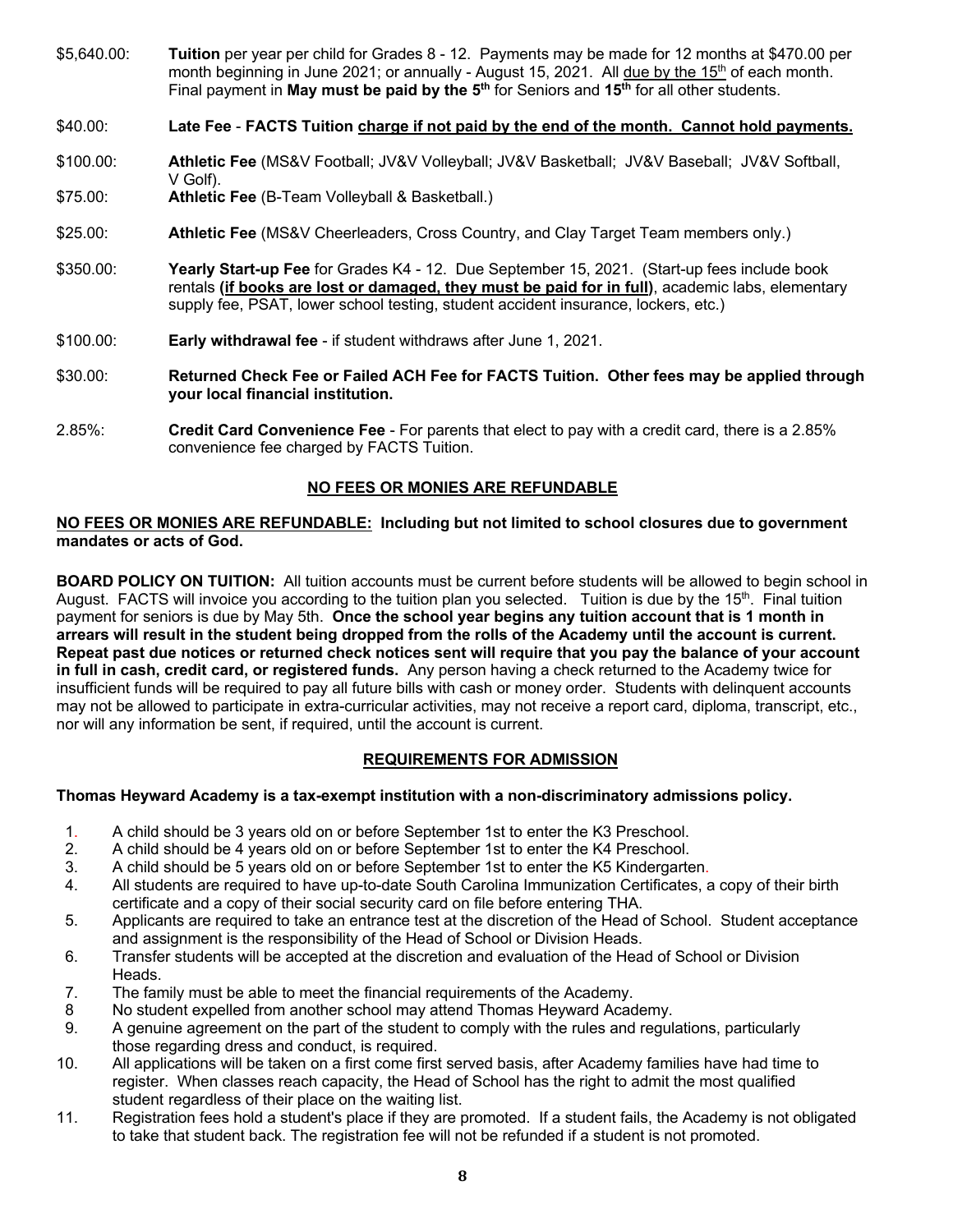#### **HOMEWORK**

The Head of School of Thomas Heyward Academy requests that all teachers assign homework that reinforces lessons taught in the classroom. Homework can be assigned over the weekend. Homework will be a welcome activity to those who understand the importance of this activity.

#### **DAILY SCHEDULE & EARLY DISMISSAL**

First bell will ring at 7:55 a.m. School will begin at 8:00 a.m. daily. Students are considered tardy if not in class when the 8:00 a.m. bell rings. Class periods vary in length. Grades K3 - K5 will be dismissed at 2:15 p.m., Grades 1 - 3 at 2:20 p.m., and Grades 5 - 12 at 2:30 p.m. In the event of a short schedule, school will begin at 8:00 a.m. and dismiss at 11:30 a.m.

| Warning Bell | 7:55          | 2nd Period | 8:54 - 9:41    | Lunch Break | $11.33 - 12.03$ |
|--------------|---------------|------------|----------------|-------------|-----------------|
| Tardy Bell   | 8:00          | Break      | $9.43 - 9.53$  | 5th Period  | $12.05 - 12.52$ |
| Homeroom     | $8.00 - 8.05$ | 3rd Period | $9.55 - 10.42$ | 6th Period  | 12:54 -1:41     |
| 1st Period   | $8.05 - 8.52$ | 4th Period | 10:44 - 11:31  | 7th Period  | 1:43 - 2:30     |

Please do not allow your child to miss school or leave school early unless it is absolutely necessary. If your child must leave school early, they will be held responsible for the completion of any and all assignments. Make arrangements to pick the student up between classes or during break. **If severe weather conditions make it necessary to close school, we will try to notify students before dismissing school or have it announced on the 11:00 PM news on local Savannah, GA, television and radio stations.** Sometimes the decision to close school must be made the next morning. This decision will be made ASAP and with the most accurate information available. Please do not call school officials. Check the school web site (thomasheyward.org) and our social media posts.

#### **REQUIREMENTS FOR GRADUATION**

|                           | A minimum of 24 units are required for graduation with a College Prep Diploma as follows:    |
|---------------------------|----------------------------------------------------------------------------------------------|
| English                   | 4 units                                                                                      |
| <b>Mathematics</b>        | 4 units                                                                                      |
| <b>Laboratory Science</b> | 3 units                                                                                      |
| <b>Computer Science</b>   | 1 unit                                                                                       |
| <b>Social Studies</b>     | 3 units (Students must take US History & Economics/Government.)                              |
| Foreign Language          | 2 units (Some colleges require 3 units.)                                                     |
| <b>Fine Arts</b>          | 1 unit                                                                                       |
| <b>Physical Education</b> | 1 unit (Participation in 2 seasons of a varsity sport may be considered for PE unit credit.) |
| <b>Electives</b>          | 5 units                                                                                      |

High school credits and GPA calculations begin in the 8<sup>th</sup> grade. Seniors must pass Government (1/2 unit) and Economics (1/2 unit). Failure to pass either course will result in that student **not** meeting graduation requirements. Seniors who are dual enrollment students must be enrolled in and attend classes for credit at Thomas Heyward Academy as approved by a Thomas Heyward Academy Administrator. A student at THA must have amassed at least 9 units to be classified as a Sophomore, at least 14 units to be classified as a Junior, and at least 19 units of credit to be officially classified as a Senior. White honor cords will be given to all seniors with a GPA of 3.5 or higher in recognition of their academic achievement to be worn at graduation and baccalaureate services. Beta Club patches will be added to applicable graduate's stoles. The Valedictorian and Salutatorian will be students with the highest and second highest GPA. They must attend two full years of high school at THA, one must be their senior year. Only courses taken during the regular school year, August - May, will be factored into determining the Valedictorian and Salutatorian at the end of their senior year. The Head of School will determine the Valedictorian and Salutatorian should a conflict arise. Graduation marshals will be chosen by grade level and GPA for the current school year. THA Lifetimer Awards will be given to seniors who have attended Thomas Heyward Academy from the start of K4. No awards, medals, ribbons, etc., may be worn at graduation without the Head of School's approval.

It is recommended that all Sophomores take the SAT or ACT by the end of their Sophomore year. It is **required** that all Juniors take the SAT or ACT by the end of their Junior year. Senior transfer students must have a SAT or an ACT on file before graduation. Seniors are required to apply to at least one college prior to graduation.

Dual Enrollment Classes for Juniors and Seniors: Students taking classes at TCL or USC-B for college and high school credit, need to be aware of the following: A) Students must have a 3.5 or higher cumulative GPA to enroll in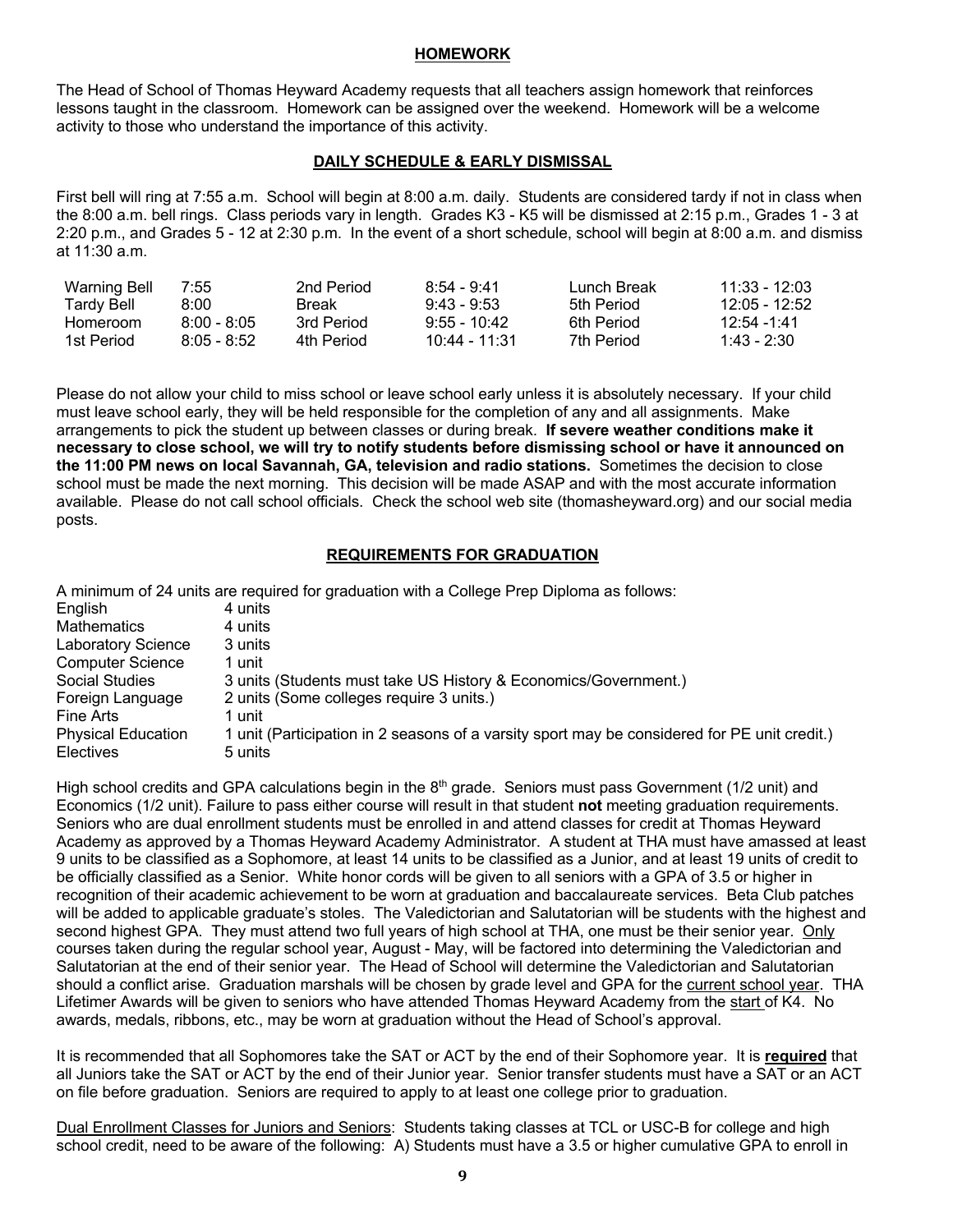dual enrollment classes unless otherwise approved by the Administration. B) All grades will appear on a student's final transcript. C) Remember, while most colleges and universities accept these credits, some will not! Please have the guidance office verify this for you. D) All dual credit courses must be approved by the THA Guidance Department in order to receive credit on student's high school transcript. E) Should you have any questions concerning the dual enrollment classes, please check with the guidance department now ---- not at year's end! F). TCL and USC-B only communicate final grades to THA. It is the student's responsibility to communicate with the professor for any and all assignments and grades. Dropping classes or not completing requirements are subject to disciplinary action as determined by the THA Administration.

#### **CLASS RANKING POLICY**

Thomas Heyward Academy follows the South Carolina Uniform Grading Policy (SCUGP). The SCUGP is utilized for each course that earns a Carnegie unit. The SCUGP includes weighted grades for honor, advanced placement, and dual enrollment courses. THE SCUGP is used to calculate the grade point average (GPA) for each course that receives a Carnegie unit credit. Class rank is determined using the student's cumulative GPA, with students arranged from highest grade point average report with at least two decimal places and may not be rounded up. The class rank is calculated at the end of each year in grades eight through eleven and at the end of each semester for grade twelve. Class ranking is used to determine graduation marshals, honor graduates, etc. Class rank includes all students that attended Thomas Heyward Academy during the school year.

#### **2021/2022 GRADING SYSTEM FOR GRADES 2 - 12**

**A = 90 - 100 B = 80 - 89 C = 70 - 79 D = 60 - 69 F = Below 60**

**THA HEADMASTER'S LIST:** A student must have A's in every subject.

**HONOR ROLL:** A student must have a B or above in every subject.

**EXEMPTION: ONLY** Seniors may exempt the 1st semester exams. In order to exempt second semester exams, a student in grades 7 - 12 must have a 90 average or above for the second semester **or** the year. This is for the 2nd semester exams only. Do not schedule trips or family vacations during exam days. The only excuses allowed will be emergencies and illnesses as determined by the Head of School or Administration.

\*\*\*Exam exemptions may be revoked for any student, including seniors, due to excessive unexcused absences and/or unexcused early dismissal. Students with 8 or more unexcused absences and/or unexcused early dismissals, per semester, will lose the privilege of exempting all exams for that semester.

#### **ACADEMIC RULES AND REGULATIONS**

- 1. The Thomas Heyward Academy (THA) Administration is authorized to request recognized aptitude, learning, and other tests to be performed by licensed psychologists or psychiatrists for certain students, if they are deemed necessary. The school shall receive a copy of the test results. If a parent refuses to have such requested tests made, the child will not be accepted at the Academy or allowed to remain if he/she is enrolled. The parents must give the results to the school administration.
- 2. Missed tests due to absences will be made up within 3 days at the discretion of the teacher. Students who are late to school or leave early and miss an assigned test, must take the test at the discretion of the teacher. **A doctor's excuse may be required by Administration prior to making up assignments.**
- 3. Teachers will offer 2 or more tutoring sessions a week. Students must make arrangements with their teachers. The teachers make the final decision whether or not to tutor. Students must schedule tutorial times in advance. Tutoring does not replace effort, preparation, or attention in the classroom.
- 4. Summer school or tutoring for grades 8 12 must be approved by the THA Administration and may or may not be available.
- 5. Administration must approve all online or summer school courses taken for academic credit. Students will not be allowed to graduate early or finish ahead of their class. Students may go to summer school to catch up with their original class at the discretion of the Head of School. Summer courses may also be taken for enrichment, but enrichment courses may not replace core courses and will not be calculated in their GPA.
- 6. Any student found cheating or plagiarizing may be suspended. Second offense may result in expulsion. An assignment grade of F may be given to any student guilty of cheating, as decided by Head of School.
- 7. Student progress reports will be issued quarterly to students. The student is responsible for taking them home and making certain their parents see the reports. Reports have to be signed by parents and returned within 3 days. Students will receive only one warning. Student grades may be viewed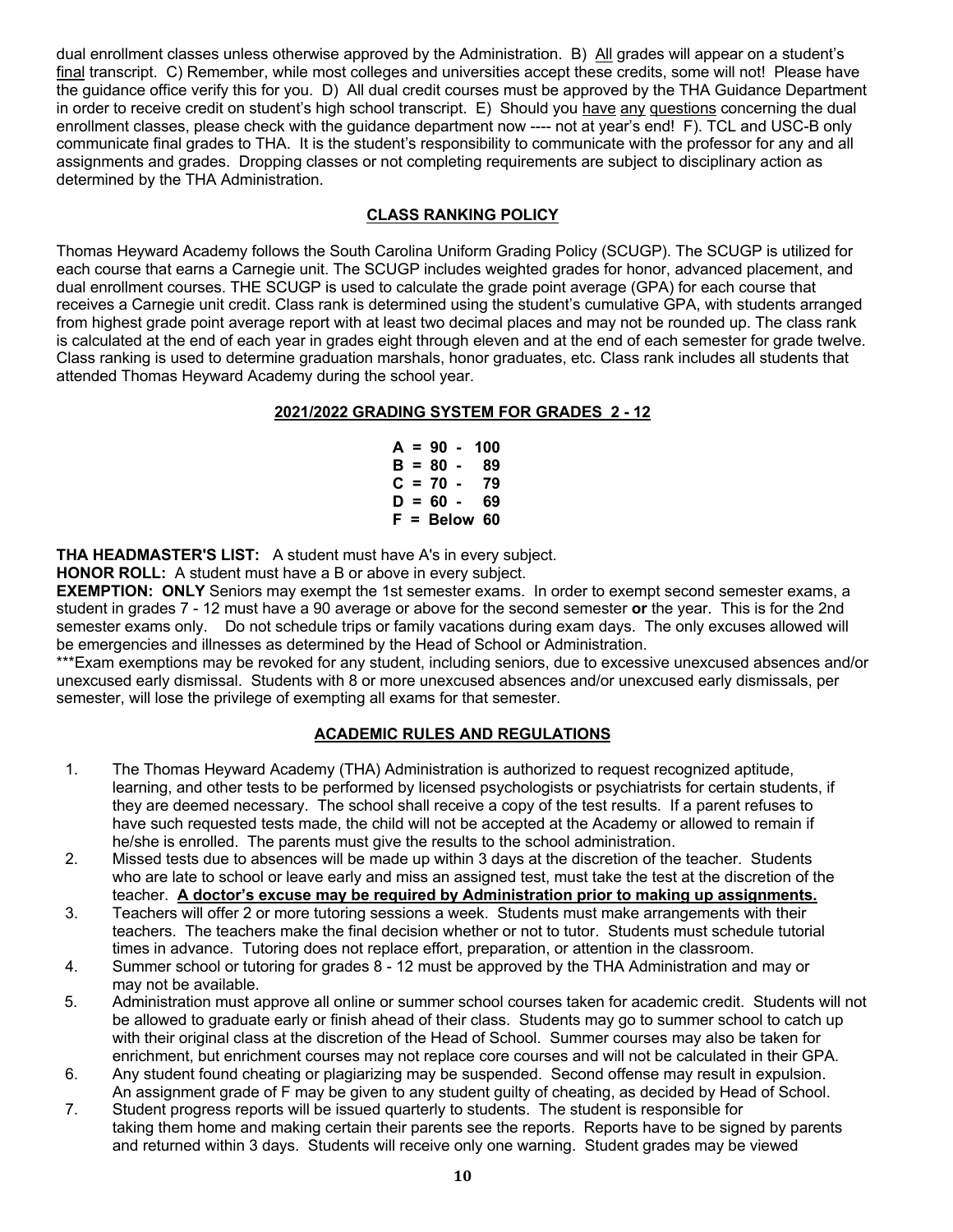on-line at any time on the on-line grade book.

- 8. Students must pay for lost or damaged books before they are issued new or replacement books. The Administration will determine the amount to be paid for lost or damaged books.
- 9. At any time during the due diligence phase of the evaluation of student applications during the THA enrollment process, it is determined that a potential student or applicant has been previously diagnosed as a "learning disabled student" or as a "special needs student", whose needs cannot be met by the THA faculty and physical facilities, then and in that event, the Administration shall have the right to either a) conditionally admit the student under probationary status with specified conditions, objectives and goals, or b) to reject the student's application, whichever shall be deemed at the time to be in the child's best interest. In the event that a student is enrolled at Thomas Heyward Academy and it is determined that the student is a "learning disabled student" or a "special needs student" who is having difficulty with the regular THA curriculum, then and in that event, the Administration shall have the right to either allow the student to continue enrollment at THA or the Administration shall have the right to terminate the student immediately or at year end, whichever shall be determined by the THA Administration to be in the child's or the Academy's best interests.
- 10. Students must have a B or better in every subject, to become a member of the Middle School or Upper School Beta Club. Inductions occur in the fall semester based on the previous spring semester at THA. To maintain membership, students must have a B or better in each subject.
- 11. White honor cords will be given to all seniors with a GPA of 3.5 or higher in recognition of their academic achievement to be worn at graduation and baccalaureate services.
- 12. Community Service Requirements: Grades 8-11 must have a minimum of 5 service hours (at least half by the end of the first semester). Seniors must have a minimum of 10 service hours (at least half by the end of the first semester and the remainder by the end of March).

### **ATTENDANCE POLICY**

- 1. Upper School (Gr. 8 12): After 5 unexcused absences, the student may be required to attend additional school sessions. Additional fees may be added. Absences are excused with a doctor's note. Poor attendance affects academic progress and can reduce a student's capacity to meet grade level or course expectations. Students not attending school regularly or excessively tardy may be dismissed from the Academy or **may be required to repeat that course,** at the discretion of the school's Administration.
- 2. Tardy Policy for Upper School (Gr. 8-12): Tardies may result in detentions. See page 18 for the lower school tardy policy.
- 3. Students will not be allowed to leave during school hours without the permission of the Administration or office staff. Students leaving school without permission may be suspended. A student must attend at least half of the school day to be counted present for the day and eligible for afternoon sports and extra-curricular activities. Students absent, leaving early, or arriving late to school on the day of an athletic event without a legitimate excuse will not be allowed to participate in the athletic event. Students leaving school due to illness may not participate in any school activity later in the day or that night, unless approved by the Head of School or Athletic Director.

#### **BEHAVIOR & CONDUCT**

- 1. Teachers are trained and instructed to manage their classrooms in a professional manner. Classroom teachers are permitted to assign recess detention, break detention, silent lunch, etc. when necessary. If/when a student's behavior requires further attention, the child will receive a referral and be sent to Administration. Administration will assign appropriate punishment for the infraction. The number of infractions accumulated will be taken into consideration while assigning punishment. When necessary, a student will be placed on formal probation and/or dismissed from the Academy.
- 2. The Academy will not accept students who are married, pregnant, have aborted a pregnancy, or who have fathered a child. If any student should get married, become pregnant, abort a pregnancy, or father a child during the school term, he or she will be immediately dropped from the rolls of the Academy.
- 3. A student, faculty member, or staff member who is diagnosed as having any communicable disease or illness which may be contagious, harmful, and/or fatal to other students and faculty may be dismissed from THA. Each case shall be handled separately and the joint decision of the school Administration, a medical consultant and the THA Board of Directors shall make a decision. The school reserves the right to require a medical evaluation of any student, faculty, or staff member.
- 4. The schoolhouse and grounds are not places for public displays of affection between any students at any time. Appropriate disciplinary action will be taken by the Administration.
- 5. The Administration reserves the right to randomly search lockers, pocketbooks, book-bags, handbags, gym. bags, vehicles, cell phones, and any other personal property of, or within control of, any student which is brought upon the school campus, and may in addition to the above, conduct reasonable body searches of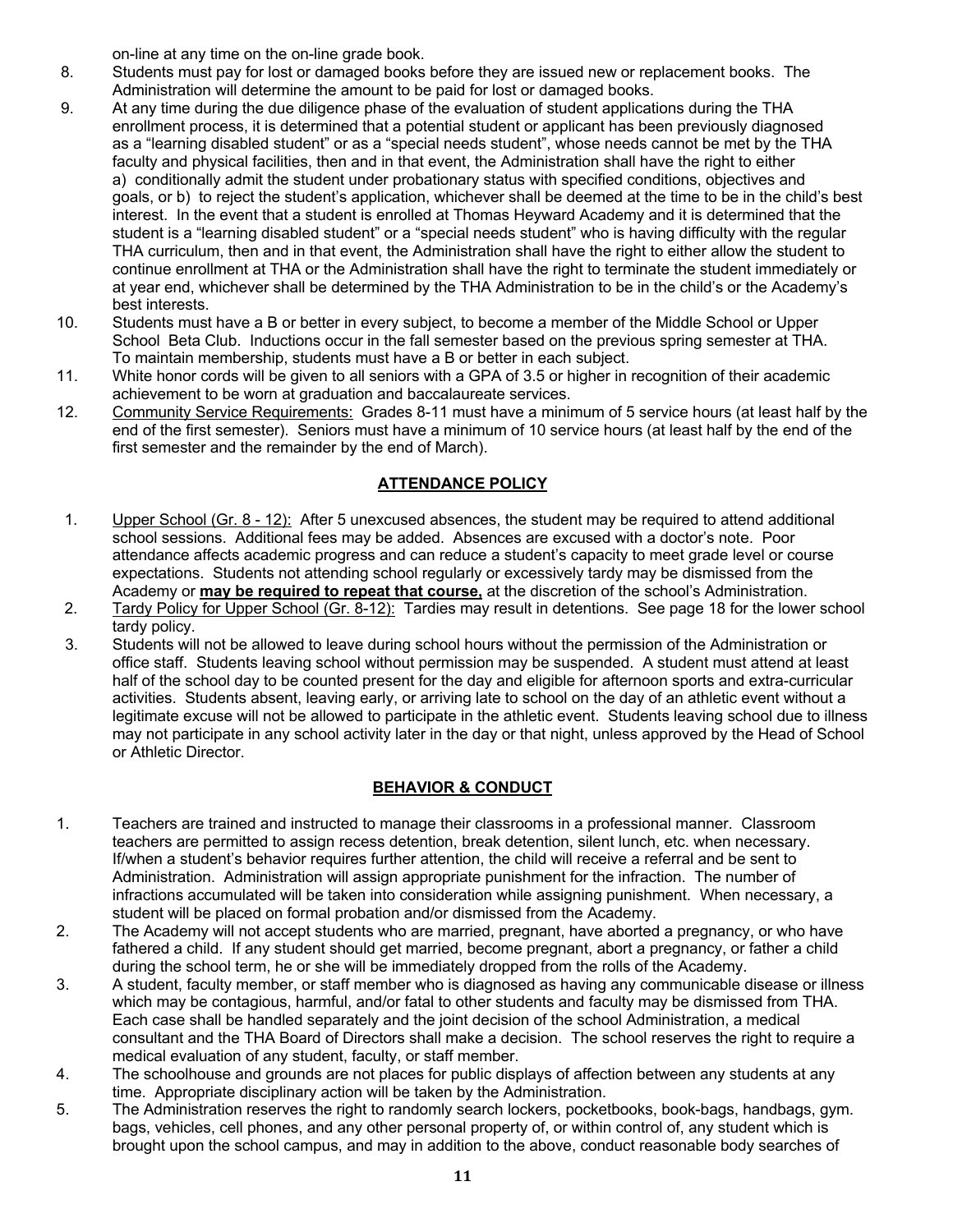individual students if it is deemed necessary for the protection of other students or for the general welfare of the Academy. The goal of this provision is to prevent the usage, transport or possessing and/or distribution of alcohol, tobacco products, vape devices or products, drugs, drug paraphernalia, rolling papers, pipes, contraband, firearms, ammunition, explosives, weapons, and any other controlled substances or harmful substances or devices at/or to school, the primary reason being the provision of a safe and wholesome, bullyfree school environment. By the enrolling parent's signature and by the child's signature on the attached **MEMORANDUM OF UNDERSTANDING AND ACCEPTANCE OF TERMS OF ADMISSION INTO THOMAS HEYWARD ACADEMY,** they acknowledge and agree to willingly consent to such random searches by the Administration of Thomas Heyward Academy. Any criminal violations of the law may be reported to local and state law enforcement.

- 6. Any student found to have defaced, damaged or injured in any way, any building, furniture, appliance or anything or part of this Academy's real or personal property, or who shall have been found to have defaced, damaged or injured the property of any faculty member, school employee, or any student, shall first pay for the defacing, damage or injury, and the student thereafter may be suspended or expelled from school at the Administration's discretion. Such violations may be reported to local or state law enforcement.
- 7. Nothing may be placed on the outside of the lockers.
- 8. Thomas Heyward Academy is an alcohol free, drug free, weapon free, firearm free and crime free environment. Any student who intentionally and knowingly uses, consumes, possesses, or transports, to or from Thomas Heyward Academy, any alcohol, drugs, drug paraphernalia, rolling papers, pipes, contraband, firearms, ammunition, explosives, weapons, and any other controlled substances or harmful substances or harmful devices, may be immediately expelled from THA for the balance of the school year. This shall include ball games, special events at the school, school sponsored trips and any other activity in which the school is involved. The primary reason being the provision of a safe and wholesome school environment. Violations of criminal laws may be reported to local and state law enforcement. Random drug tests may be required at the student's expense.
- 9. Thomas Heyward Academy is a tobacco free campus and as such any student found to be in the possession and/or use of tobacco on campus for any reason may be suspended for a first offense and expelled for any subsequent offense.
- 10. Chewing gum shall not be allowed at Thomas Heyward Academy.
- 11. Most instructors allow students to have bottled water in class. **Only clear plastic water bottles are allowed.**
- 12. All students must immediately and civilly obey any instruction received from the Administration, Head of School, teacher, or any other school authority. Failure to do so may result in suspension or possible expulsion.
- 13. Suspensions may be in-school suspensions or out-of-school suspensions at the Administration's sole discretion. Out of school suspension will result in a grade of no higher than a 59 for any graded material due that day.
- 14. The Academy will assign detention for handbook violations. Detention will be assigned at the discretion of the Administration and may include cleaning duty. A fee may be charged to cover the cost of supervision.
- 15. Cellular phones or other electronics may be brought upon campus at your own risk. These items should be used only during permitted times and areas. Students shall not use them except as allowed by the administration, unless an emergency arises requiring the use of a phone. A cell phone shall not be used for dismissal purposes to call to get permission for a student's early dismissal. The Administration determines what technology will be allowed on campus and is not responsible for loss or damage to such devices. Consequences for not following cell phone policy: The phone will be taken for a minimum of the duration of the day. The Administration has the right to take away cell phone privileges as a consequence for **any** handbook violations. Students in grades 7 and below are required to turn in their phones to their teacher at the beginning of the school day. Students in Grades 8-12 are permitted to have phones on their person, while understanding punishment will be issued for unauthorized use.
- 16. **Off-Campus Misuse of Internet Sites, Blogs, Social Media, and Other Electronic Communication:**  If the school discovers sites or posts that involve the school community, the Administration will review the site and decide upon an appropriate course of action. All cases will be reviewed on their own merits. The most serious situations prohibited by school rules include, but are not limited to:
	- $\triangleright$  Students should make complaints through official school channels rather than posting them on social media sites.
	- $\triangleright$  Students should not post malicious or fictitious comments on social media sites about the school or any member of the school community.
	- $\triangleright$  Abusive or profane language directed toward others.
	- $\triangleright$  Implied or direct threats to the well-being of others.
	- $\triangleright$  The false use of someone's identity, particularly another member of the school community.
	- $\triangleright$  Unauthorized digital or video recordings.
	- Ø **Negative and/or aggressive electronic communication or social media posts by students or parents may lead to student disenrollment.**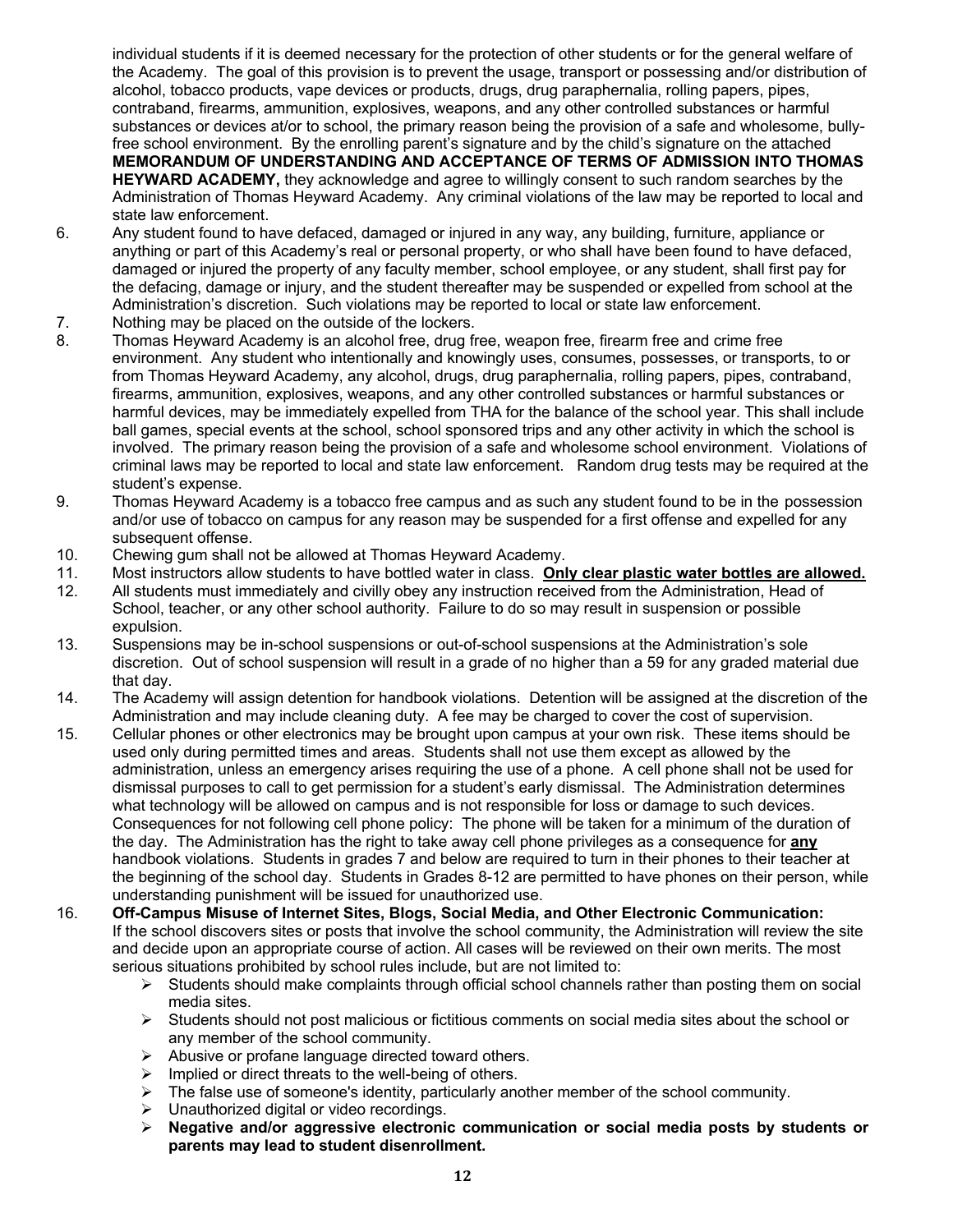Students should know that Internet sites, and social media are not private property and that their words and actions at these sites are part of public record. While we do not monitor off campus internet use, we do find that there are times that off campus use impacts the school community. The school reserves the right to protect itself and its members by disciplining students who misuse technology and affect the communal wellbeing of the school. The school further urges students and parents to become familiar with both the advantages and potential misuse of digital technology.

- 17. Thomas Heyward Academy will not tolerate offensive remarks, racial slurs, offensive or derogatory words or acts, by any student against another, shall result in punishment at the discretion of the administration. Any "hate crimes" committed against any other student, faculty, or other person, at any time, may result in the immediate permanent expulsion of the offending student(s) and the reporting of the act(s) to local and state law enforcement.
- 18. Thomas Heyward Academy is a Gang-Free School. This school will not tolerate membership in, conduct regarding, promotion of, or participation in, any form of activity which is, or may be construed as, a "gang" or gang-related activity by the Administration.
- 19. **Bully Prevention Policy:** Thomas Heyward Academy does not tolerate bullying. Bullying emerges from power relationships among students, occurring when a student(s) with more power (for instance, physical strength, social skills or popularity, verbal skills) intimidates a person with less power. Further, the behavior is deliberate, hurtful, and often repeated (though a single instance may qualify as bullying). Because bullying may take a number of forms, this handbook does not seek to completely quantify all bullying

behavior. However, specific kinds of bullying include, but are not limited to:

- $\triangleright$  Verbal harassment/taunting or teasing
- $\triangleright$  Physical intimidation
- $\triangleright$  Deliberate hurting of another's feelings
- $\triangleright$  Destruction or theft of another's property
- $\triangleright$  Use of pictures, notes or photos to hurt another person
- $\triangleright$  Use of electronic media like IM, text or chat to hurt another person
- $\triangleright$  Deliberate and needless refusal to let another participate in an activity
- $\triangleright$  Forcing another to do something he/she does not want to do
- $\triangleright$  Any kind of hazing or unofficial initiation rites
- $\triangleright$  Use of social power to exclude, taunt, tease or hurt another
- $\triangleright$  If a parent or student is aware of bullying, he/she should report the behavior to a school administrator.

#### **Step 1:**

In response the school's first priority is stop the behavior. Because traditional "punishment only" discipline may actually worsen the situation, the school seeks to address the situations with a variety of approaches, including counseling, discipline and peer activities designed to sensitize students to bullying. **Step 2:**

Meeting with parents, student, and administrator to address the specific nature of the bullying and develop a plan of action with consequences deemed appropriate.

#### **Step 3**:

Student-Parent meeting with the Head of School and Administrative team with the potential for dismissal from THA. Bullying that occurs on campus is the first priority of the school. However, due the nature of electronic media, the school may become involved in off campus behavior, though those situations will demand a more cautious course of action, particularly with respect to discipline.

#### 20. **Harassment Policy:**

**Section I: Policy -** It is the policy of Thomas Heyward Academy and its Board of Directors to maintain a learning and working environment free from sexual harassment. It shall be a violation of this policy for any member of the school to harass another staff member or student through conduct or communications of a sexual nature as defined in Section II. It shall also be a violation of this policy for students to harass other students through conduct or communication of a sexual nature.

**Section II: Definition -** Sexual harassment shall consist of unwelcome sexual advances, requests for sexual favors, and other inappropriate verbal or physical conduct of a sexual nature when made by any member of the school staff to a student, when made by any student to another student, or when made by any student to a staff member when:

- $\triangleright$  Submission to such conduct is either explicitly or implicitly a term or condition of an individual's employment or education.
- $\triangleright$  Submission to or rejection of such conduct by an individual is used as the basis for academic or employment decisions affecting that individual.

Such conduct has the purpose or effect of substantially interfering with an individual's academic or professional performance or creating an intimidating, hostile, or offensive employment or education environment.

Sexual harassment, as set forth above may include, but is not limited to the following: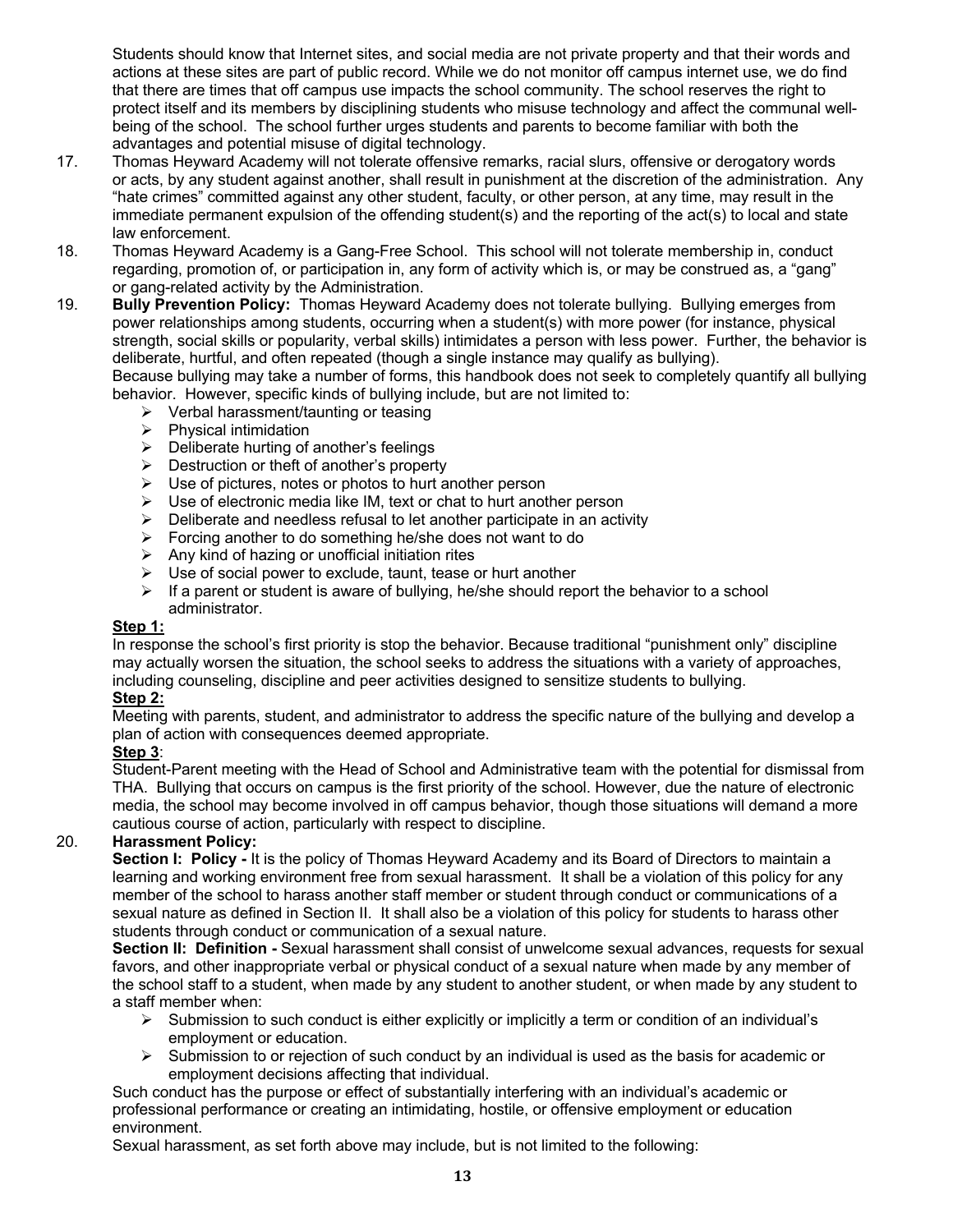- $\triangleright$  Verbal harassment or abuse
- $\triangleright$  Pressure for sexual activity
- $\triangleright$  Repeated remarks to a person with sexual or demanding implications
- $\triangleright$  Unwelcome contact
- $\triangleright$  Suggesting or demanding sexual involvement accompanied by implied or explicit threats concerning one's grades, job, etc.

**Section III: Procedures -** Any person who alleges sexual harassment by any staff member or student in the school should file a grievance with the Head of School. The right to confidentiality, both of the complainant and of the accused, will be respected. This right will be consistent with the school's legal obligations, with the necessity to investigate allegations of misconduct, and to take corrective action when this conduct has occurred.

**Section IV: Sanctions -** A substantiated charge against a staff member in the school shall subject such staff member to disciplinary action, including discharge. A substantiated charge against a student shall subject that student to disciplinary action including suspension or expulsion. Any intentionally false charge against either a staff member or a student will result in disciplinary action being applied to the initiator to the fullest extent of the law and school policy.

**Section V: Notification -** Notice of this policy will be available in the student and employee handbooks. 21. Students in Grades 5 -12 are not allowed in the elementary school unless approved by the Administration.

- Students in Grades 8 12 are not allowed in the middle school unless approved by the Administration. 22. **Political Intervention Policy:**
	- $\triangleright$  Thomas Heyward Academy will not endorse or oppose either directly or indirectly any candidate for public office.
	- $\triangleright$  Thomas Heyward Academy will not donate or contribute to a candidate's campaign.
	- $\triangleright$  Thomas Heyward Academy will not participate or engage in political fundraising events or otherwise.
	- $\triangleright$  Thomas Heyward Academy will not solicit contributions to a candidate's campaign.
	- $\triangleright$  Thomas Heyward Academy will not distribute statements for or against a particular candidate.
	- $\triangleright$  Thomas Heyward Academy will not engage in any other activity that may favor or oppose a candidate.

#### 23. **Driving Policy:**

- $\blacktriangleright$  Student drivers are expected to follow all laws and drive with care.
- $\triangleright$  Violations and/or irresponsible driving may result in loss of driving/parking privileges.
- 24. **PLEASE TAKE NOTICE: As a condition, rule and policy of being accepted into Thomas Heyward Academy whether as a new student or as a re-enrolling student, or to continue to be enrolled at Thomas Heyward Academy during any school year, the parent(s) and student, are hereby given notice, and agree to the rule that any on-campus conduct** *or off-campus conduct***, which negatively affects the image, reputation and good name of Thomas Heyward Academy, shall be dealt with severely, including, but not limited to, permanent expulsion. The offending acts and punishment shall be at the sole discretion of the Administration. The offending acts shall include any acts which are crimes, offenses, civil wrongs, acts against persons or property, acts of moral turpitude, acts showing a lack of conscience, and/or any other conduct or act which reflects negatively upon this Academy and the student body, in the sole opinion of the Administration.** *This shall include any such conduct or act, whether committed on campus or not, whether criminal charges or civil complaints are brought or not, and whether or not the student is later convicted or later exonerated.*

#### **CLASSES & FUND RAISING**

- 1. No fund-raising project will be undertaken on behalf of the Academy without the approval of the Head of School.
- 2. The Junior and Senior classes are the only classes allowed to raise money. Sponsors are to present a statement, to be approved by the Head of School or Business Manager. All fund-raising projects must be curtailed when the goal is reached. Any surplus money held by the Senior class at the end of the year will be left to the school. Funds solicited for school functions must be used for that purpose only. Surplus Junior class funds will be carried over to their Senior account. All money raised by the Senior class belongs to the school and no refunds are given unless approved by the Board.
- 3. The Senior class trip will be taken upon approval of the Board and the Head of School. The trip must be taken before diplomas are issued. The Board must approve chaperones for the trip. Seniors who fail to meet expectations for fundraising, lunchroom duty, attendance, or behavior may be excluded from the trip. Seniors not graduating will not be allowed to make the senior trip or participate in the Commencement Exercises. Senior Advisor(s) will be responsible for notifying parents and students in danger of not making the senior trip. Senior dues will be charged as needed. No dues or funds will be refunded for any reason, including but not limited to athletic events, illness, etc.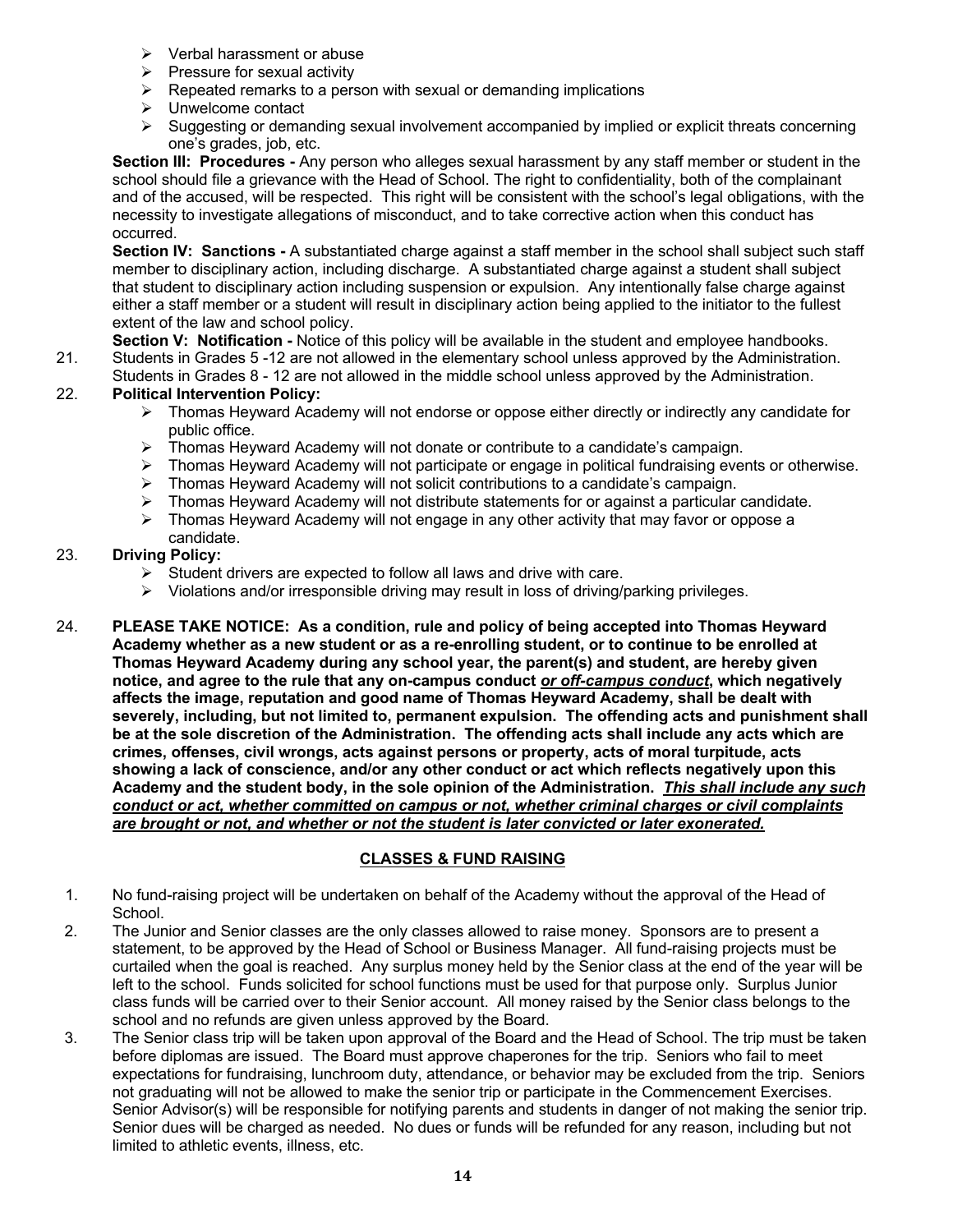- 4. All class projects are to be supervised by an adult. All money is to be deposited in class accounts. Bills and invoices must be made out to the proper class, not to THA.
- 5. Students will not be allowed out of class to run the lunchroom. Sponsors will deal with special situations, subject to the classroom teacher's approval.
- 6. The Yearbook Staff is required to sell ads for the yearbook and candid snapshots. The Yearbook Sponsor must submit a final budget report to the Business Manager at the end of school.
- 7. Class trips and overnight trips may be taken with the consent of the Head of School provided the Academy is not held liable. Students must dress in accordance with the THA dress code or pre-approved attire and behave properly.

#### **SPORTS**

- 1. Misconduct at athletic events will not be tolerated. Anyone creating a disturbance will be asked to leave.
- 2. All participants in athletic events should go as a group and return as a group. The exceptions will be students who go and return with parents or have written permission from their parents to travel another way.
- 3. Students absent, leaving early, or arriving late to school on the day of an athletic event without a legitimate excuse will not be allowed to participate in the athletic event. Students leaving school due to illness may not participate in any school activity later in the day or that night, unless approved by the Head of School or Athletic Director.
- 4. Students at football games are not allowed to play under the bleachers. Students playing on the school playground must be supervised by an adult.
- 5. Adults and children are reminded to stay at least fifteen yards from the sidelines of the field.
- 6. The Board approves the printing of a football program as a project for the Booster Club. The front and back covers are up for bid to anyone associated with the school. Ads may be sold.
- 7. Basic purchases for the athletic program for the school shall be through the Athletic Director. All orders and bills must be approved by the Business Manager.
- 8. Thomas Heyward Academy follows the SCISA rules on academic eligibility for sports participation. "A student in grades 9 - 12 must take and pass at least four (4), one unit CORE Courses or any five (5) one unit courses, each grading period (6/9/12 week) or semester to be eligible. Students below the  $9<sup>th</sup>$  grade must pass four (4) subjects each grading period/semester. A senior who has met or is meeting all requirements for graduation must pass four (4), one-credit courses each marking period/semester. Note: *A student must have earned a minimum of 4 core units or any 5 units of credit to be declared eligible at the start of a school year (the student must also be in compliance with all other eligibility standards*)."
- 9. The Coach of each sport decides who makes the team and how much that student participates.
- 10. Should any parent have a question or concern about athletics at the Academy, make an appointment with the coach of that sport to discuss the problem. The Athletic Director will meet with the parties if it is not resolved.
- 11. Students declared academically ineligible, expelled, dismissed from the team, or who quit will not be given any awards for participation, (i.e., letters, trophies, etc.).
- 12. Students with behavior infractions may be held out of practices and or games as determined by the Administration.
- 13. It is the responsibility of the student to confer with teachers prior to early dismissal from school in order to participate in athletic events. Any assignments for that day must be obtained and any tests scheduled for that day must be taken at the discretion of the teacher.
- 14. Athletes late to school the day after a game will be considered tardy and subject to detention. They will also be counted absent in individual classes, unless excused by the Administration or Athletic Director.
- 15. No parents or other persons may be on the sidelines during athletic contests except coaches and authorized personnel.
- 16. Do not schedule vacations or other trips once your child makes a team and practice begins, unless it is absolutely necessary. This can result in discipline by the coach to include, but not limited to running laps, etc. Not being at practice with your team hurts preparation, team chemistry, and morale.

#### **SCHOOL ACTIVITIES**

- 1. All school activities shall be chaperoned by responsible adults.
- 2. Trips, dances, etc., must be properly chaperoned. In the event the gym is used, it must be cleaned up. Proper dress according to the school dress code or preapproved attire shall apply to all trips, dances, awards programs, etc.
- 3. Rules for high school dances:
	- $\triangleright$  Must be a THA student or invited guest (whoever invites guest will be held responsible for his/her conduct). Guests must be approved by the lead chaperon and/or Head of School.
	- Security must be provided. This is the sponsor's responsibility.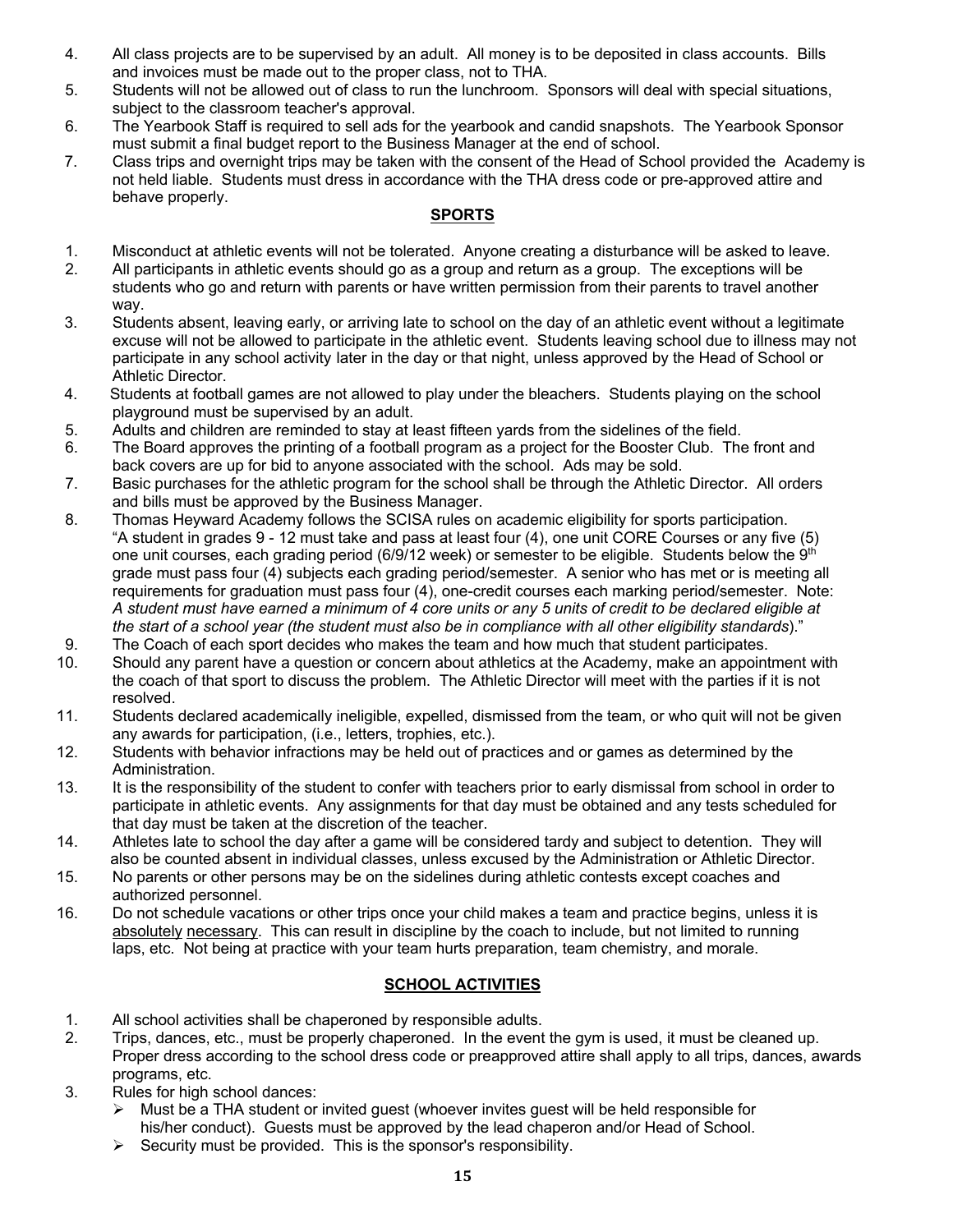- $\triangleright$  Grades 8 through 12 only may attend. Lower School and Middle School students may attend special dances with the Head of School's approval.
- $\triangleright$  Junior Senior Prom may be attended by students in Grades 9 12 and approved guests. Prom guidelines must be followed by all students and approved guests.
- Ø No alcoholic beverages, drugs, etc., on the premises, inside or outside.
- 4. THA tables and chairs will not be loaned out for any reason. Other equipment may be loaned at the discretion of the Head of School.<br>5. Students selected as Homecomir
- Students selected as Homecoming Queen, Miss THA, Junior Miss THA, Little Miss THA, Wee Miss THA, or Little Miss Elementary must be enrolled at the time of selection and cannot compete for the title again.
- 6. No signs, petitions, etc., may be placed on or brought into any part of the Academy or school property without the approval of the Administration. No unauthorized gathering of students for any purpose other than normal school functions are permitted.<br>7. Sunday activities must be approved by the A
- Sunday activities must be approved by the Athletic Director or Head of School and will be optional for student athletes.

#### **SCHOOL OFFICE**

- 1. Every effort will be made to contact the parents if a student is injured or becomes ill. If contact cannot be made; the student will be taken to the nearest health care facility. Should this procedure not be satisfactory, the parents must notify the school in writing and propose an alternative plan.
- 2. The school office is for the purpose of conducting the business of THA. Please do not ask to make personal telephone calls. No student can be excused from school except through the main office. Students may not use the phone in the guidance or coach's office.
- 3. Please do not ask staff members to open the school for students to get books or articles left at school.
- 4. **Prescription and over the counter medications for all students must be turned in to the front office.** Prescription medications must be in a properly labeled pharmacy container only. Over the counter medications must be in the original container/packaging. All medications must be administered through the office.

#### **THOMAS HEYWARD ACADEMY LOWER/MIDDLE SCHOOL GENERAL INFORMATION**

THA offers the following information to the parent body. We hope parents will take advantage of the suggestions and guidelines.

#### 1. **MEDICATION:**

#### **Prescription and over the counter medications for all students must be turned in to the front office.**

 Prescription medications must be in a properly labeled pharmacy container only. Over the counter medications must be in the original container/packaging. All medications must be administered through the office.

#### 2. **PHYSICAL EXAMINATIONS:**

A physician, optometrist, and a dentist should examine each child yearly. It is in the best interest of the child to correct any physical defects that can be corrected as soon as possible.

#### 3. **HEALTH:**

It is so important that a child attend school daily, but it is also important that a **sick child stay at home**.

- A. Children should be kept home when they show such symptoms as these: vomiting, diarrhea, skin rash or sores, pink eye, severe coughing, or fever over 100.4. Children diagnosed with or suspected of having the flu should not return to school until they have been fever free for 24 hours without Tylenol or ibuprofen. We need the cooperation of our parents in trying to prevent the spread of communicable diseases.
- B.Lice are very contagious. If lice are discovered on a student, a parent must pick up the infected student immediately. Treatment and removal of **all** nits must be done before a student can return to school.<br>C. Young chil
- Young children should have 10-12 hours of sleep and older children eight hours. We are finding a number of children coming to school so sleepy that it is hard for them to do their work. Please cooperate with us by seeing that your child gets sufficient sleep.
- D.Children should be dressed properly for the weather. Layers of clothing are best since the student can remove or add layers due to weather changes.
- E.The most important meal of the day is breakfast. Please see that your child has breakfast or knows how to fix his/her own. A healthy child learns best.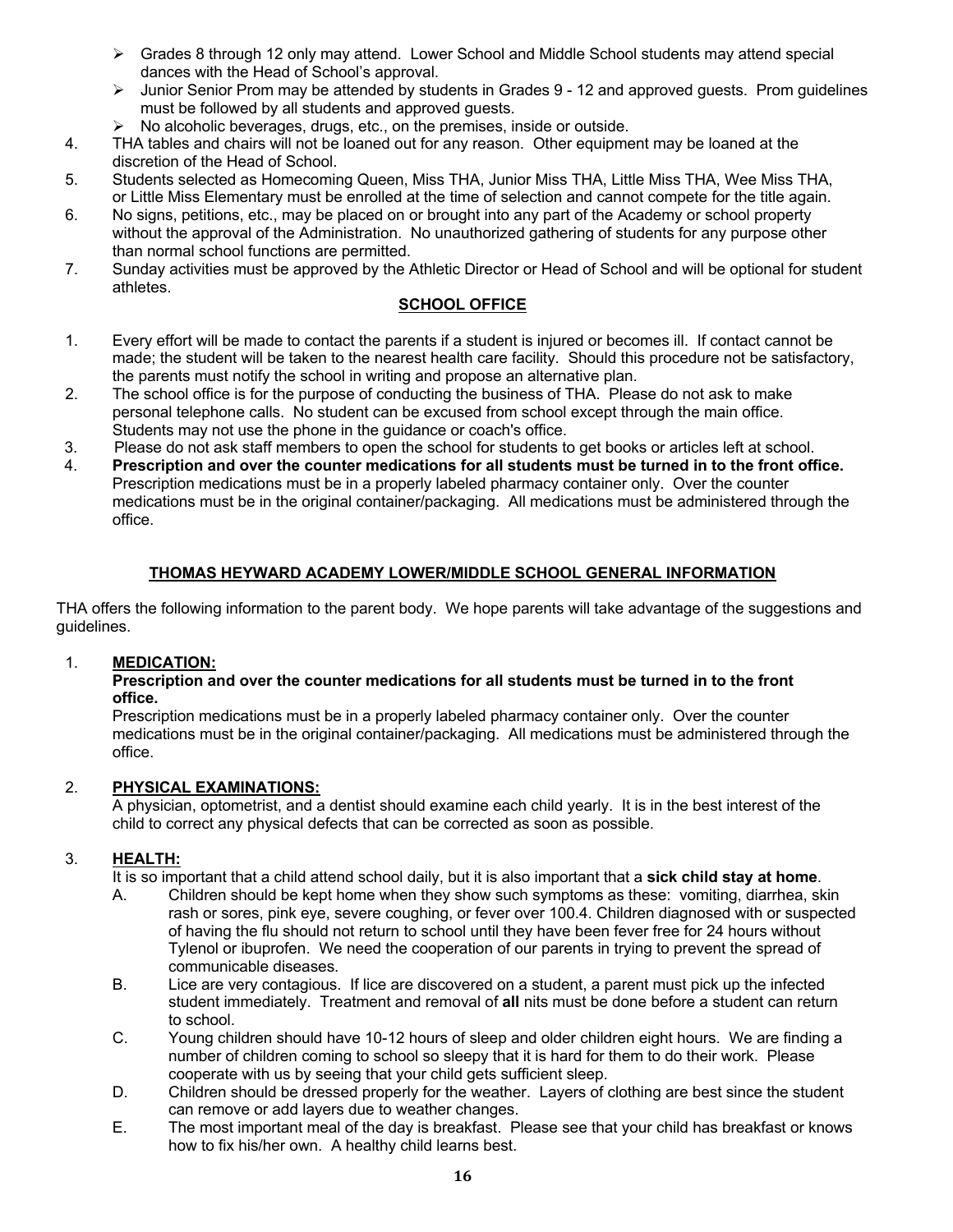#### 4. **DRESS:**

See dress code, pages 6 and 7.

#### 5. **BOOKS:**

All books are to be covered. Do not use contact paper. Please encourage your child to take care of the textbooks that have been entrusted to them. Students will be charged a fee or fine for textbook abuse at the end of the school year. If a new textbook is abused, the student must pay full price.

#### 6. **CELL PHONES:**

Students in grades K3 - 7 with cell phones must turn them off upon entering the school building and turn in to the homeroom teacher upon entering their homeroom class.

 7. **PARTY INVITATIONS:** Party invitations may **not** be handed out at school unless given to all students in that grade level.

#### **LOWER SCHOOL POLICIES AND GUIDELINES**

#### **ABSENCES:**

- 1. In the event of any absence, a note must be brought **from the doctor**. Without a written excuse it will be an unexcused absence which can affect their grades in Grades 5 - 7.
- 2. If a student is absent from school because of travel, the parent must notify the school in advance. By doing so, arrangements can be made to make up any work missed.
- 3. If a student leaves campus during the day for any reason, he/she must sign out in the main office. Upon return, he/she must sign in. The student is responsible for missed assignments. If early dismissal, please notify your teacher in advance.
- 4. Perfect attendance means a student attends every school day including field trip days and half days.
- 5. A student must attend school until 11:30 a.m. for the day to count as a full day.
- 6. A student can fail due to excessive absences.
- 7. Excessive unexcused absences and tardies will require a mandatory conference and development of a plan for improved school attendance. Poor attendance affects academic progress and can reduce a student's capacity to meet grade level or course expectations.

#### **TARDIES:**

If you arrive late, **please check in at the front** office before your child goes to class.

- 1. Habitual late arrival at school is inexcusable.<br>2. After the third tardy, parents will be contacted
- After the third tardy, parents will be contacted.

#### **DELIVERY AND PICK-UP BEFORE AND AFTER SCHOOL:**

- 1. Parents are not permitted to remain with their children after drop-off.
- 2. On the first day of school, preschool and kindergarten parents will leave their child in one classroom and then go across the hall to fill out forms and receive information if you missed orientation. All other parents need to drop their child off and leave as soon as possible.
- 3. Children sometimes cry when the parents leave. Please do not linger. This will allow your child to acclimate to their new surroundings. If crying becomes a severe problem, please have a conference with your child's teacher or Administrator.
- 4. Please pick-up your child no later than 2:45 p.m. Teachers have other duties after school and children left late can be a behavioral problem. Children left late must stay on the front porch and not wander around the school. Students not picked up by 2:45 p.m. will be placed in Rebel Overtime and charges will incur. Your child should know parents' names, specific addresses, and telephone numbers.
- 5. **Do not park or leave an unattended car in a pick-up lane or along any curb in the parking lot.**

#### **LEAVING SCHOOL EARLY AND CHANGE IN AFTERNOON RIDE ROUTINE:**

- 1. If your child leaves school early, a note must be sent to the teacher so the student will have all assignments and books ready. If this is not done, do not expect your child to leave until all assignments and books have been collected by your child. This is not the teacher's responsibility, but the student's and parent's responsibility. The student is responsible for the missed work the next day.
- 2. If there is a change in the afternoon ride routine, please inform the teacher beforehand. Children become scared and worried if they are not picked up as usual after school or if plans are confusing to them. A note to the teacher would be helpful concerning this matter.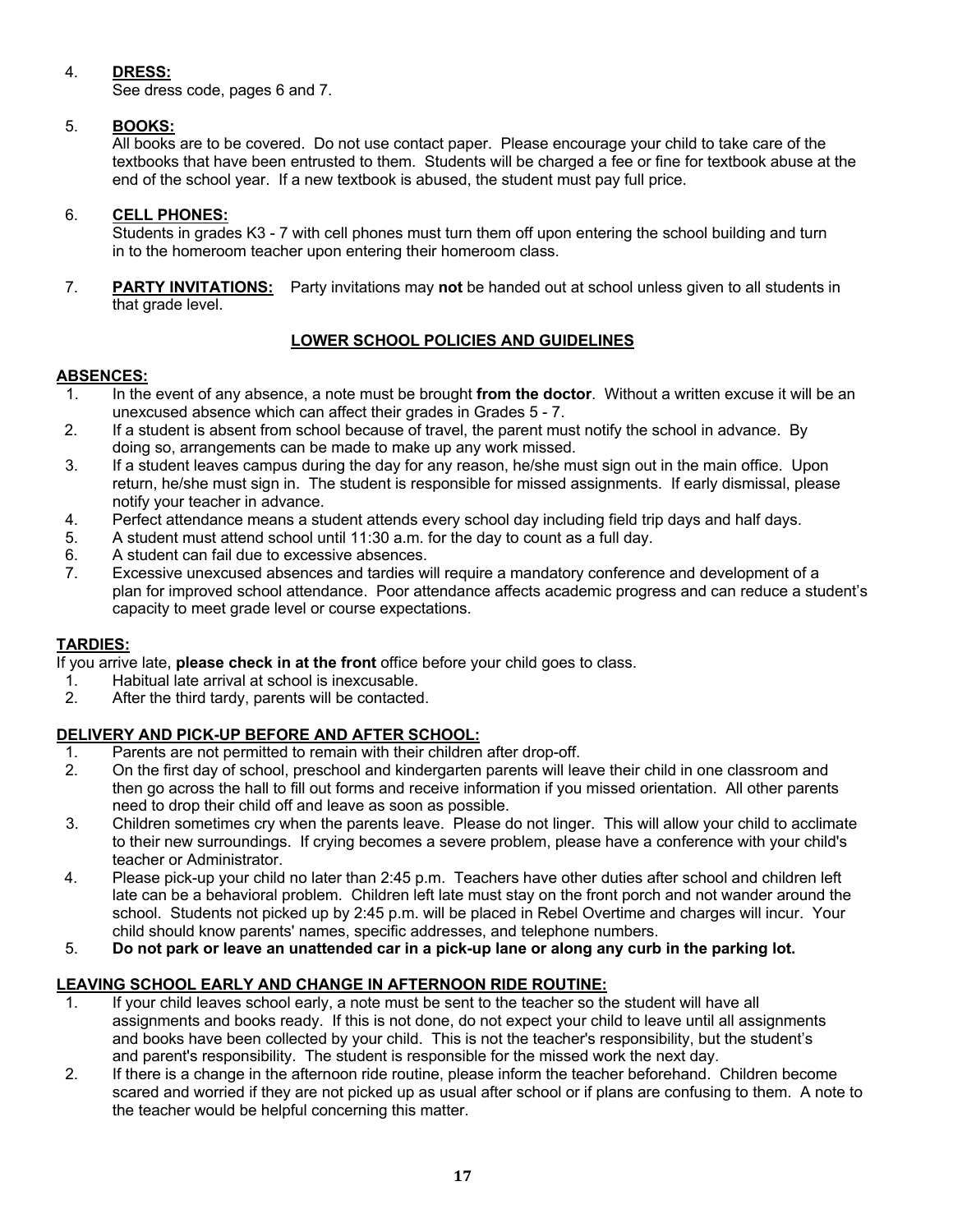#### **ILLNESS AT SCHOOL:**

- 1. If a student becomes ill at school, a parent will be contacted. Since facilities do not permit extended care for the sick, parents are expected to make every effort to pick the student up as soon as possible.
- 2. It is imperative that a current phone number be on file in the office.
- 3. Please tell your child to see the front office if they feel ill. The front office will make an assessment and call you if your child needs to be dismissed.

#### **OFFICE:**

- 1. The office is for school business only.
- 2. Students may come to the office only when permission to do so is given by a teacher or when arriving tardy to school.
- 3. Students may not use the phone for (1) parents to bring forgotten materials, etc. or (2) for parents to dismiss their child, unless officially told to do so.

#### **DELIVERIES:**

- 1. Visitors must report to the main office when coming to the school.
- 2. Lunches, books and other items may be left in the office to be delivered to a student.
- 3. Please do not send flowers to school.

#### **FIELD TRIPS:**

- 1. All chaperones must read and sign chaperone guidelines. They must also have on file a Motor Vehicle Report from the DMV in the front office.
- 2. All children must use a seat belt.
- 3. **No extra children or adults may go on a field trip**.
- 4. Convertibles cannot be used on a field trip.
- 5. For liability purposes, no one can deviate from the planned field trip with a side trip of any kind that is not stated on the field trip form.
- 6. Inappropriate media material may not be used in vehicles transporting children.
- 7. Children must ride with their class on the field trip.
- 8. All children must ride with an assigned chaperone.
- 9. If a student's behavior is inappropriate, they may not be allowed to go on another trip.
- 10. If you are participating in a field trip, as a driver or rider, park in the most appropriate and safe place for the students.

#### **ACADEMIC PROCEDURES**

#### **HOMEWORK:**

 1. The purpose of homework is to reinforce the day's lessons and to teach organizational skills. Our guideline for homework is listed below. If your child's homework greatly exceeds this recommended amount of time, please schedule a conference with your child's teacher. She will work with you to clarify expectations, suggest a plan for improved time management, etc.

| K3 - 1st        | 10 minutes | 5th                   | 50 minutes |
|-----------------|------------|-----------------------|------------|
| 2 <sub>nd</sub> | 20 minutes | <b>R<sup>th</sup></b> | 60 minutes |
| 3 <sup>rd</sup> | 30 minutes | 7 <sup>th</sup>       | 70 minutes |
| $4^{\text{th}}$ | 40 minutes |                       |            |

This does not include reading time! We believe that reading is a pleasure and should always be a part of your daily routine.

- 2. Each student is responsible for his/her work, not the parent. It is up to the parents to encourage and support their child, provide the atmosphere conducive for doing homework, and emphasize that the child must be responsible and do their best work.
- 3. Homework must be completed showing effort to the best of a student's ability. ("I can't do this" shows no effort.)
- 4. Homework due dates will be established by the classroom teacher.
- 5. What constitutes a missed assignment:
	- A. Work left at home, in another classroom, or locker.
	- B. Papers not signed by parents and returned promptly (includes progress reports, report cards and assignment pads).
	- C. Work that cannot be found when it is to be handed into a teacher.
- 6. If a student regularly does not have their homework, parents will be notified, and a conference will be arranged. Each teacher has a homework policy which will be explained in a letter home at the beginning of the school year.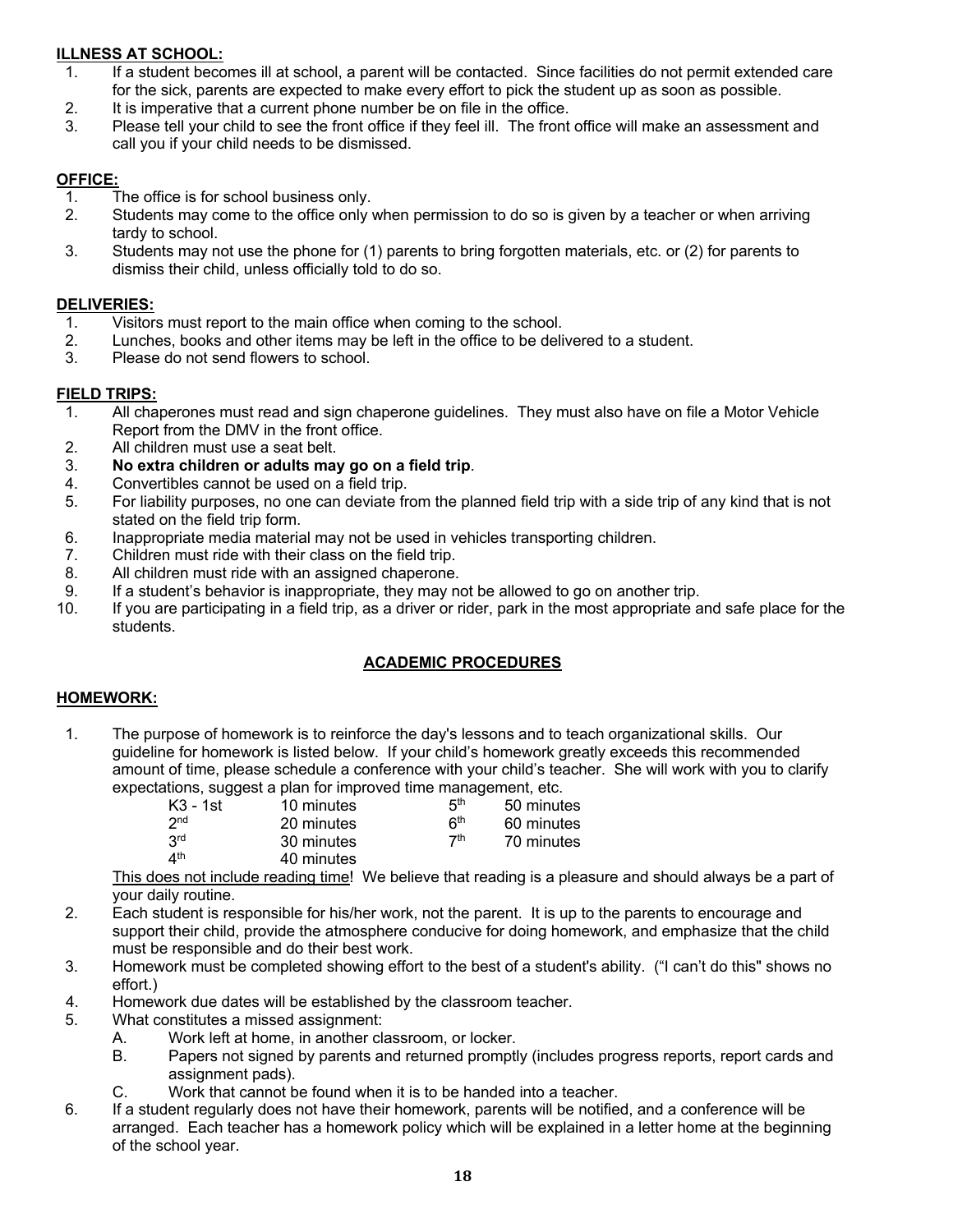#### **MAKE-UP OF MISSED WORK OR TEST:**

- 1. **Make-up of missed work is the responsibility of the student**.
- 2. All work missed due to a single absence must be made up within two days of the students return to school.
- 3. If a student is absent the **day of an assigned test**, they will take **the test the day of their return**.
- 4. All work missed due to absence of two or more days must be made up within 4 days, unless the teacher extends the time due to extenuating circumstances.

#### **PROGRESS REPORTS:**

- 1. All students will receive a progress report.
- 2. Student progress reports will be issued quarterly. The student is responsible for taking them home and making certain their parents see and sign the reports.

#### **REPORT CARDS:**

- 1. Please read the report card carefully, sign it on the envelope, and return to school.
- 2. The card is very informative concerning your child's academic and social progress.<br>3. If you have concerns about the report, call and make a parent conference.
- If you have concerns about the report, call and make a parent conference.

#### **PARENT CONFERENCES:**

Appointments can be made for a conference with a teacher by calling the school (843-726-3673), writing a note to your child's teacher, or emailing the teacher or school if you feel there is a need. Teachers are instructed not to hold impromptu conferences. At times, teachers call a conference for academic/behavior problems. We feel these are a must since we are trying to help your child be successful in school and are looking for positive ways to do this.

#### **BEHAVIOR**

Teachers are trained and instructed to manage their classrooms in a professional manner. Classroom teachers are permitted to assign recess detention, break detention, silent lunch, etc. when necessary. If/when a student's behavior requires further attention, the child will receive a referral and sent to Administration. Administration will assign appropriate punishment for the infraction. The number of infractions accumulated will be taken into consideration while assigning punishment. When necessary, a student will be placed on formal probation and/or dismissed from the Academy.

#### **GUIDELINES FOR THOMAS HEYWARD ACADEMY PARENTS 2021 - 2022**

**Thomas Heyward Academy takes great pride in being a family-oriented school. Our parents and students are some the hardest working, giving, and most caring people that can be found anywhere. Our parents play a vital role in making THA the best it can be.** 

**In order for your children to have the best possible experience at THA, parents should follow the guidelines below:**

- Ø **Be proactive in your child's education.**
- Ø **Support and communicate with the teachers, faculty and administration.**
- Ø **Follow up with behavior and academic concerns.**
- Ø **Stress the importance of school – being on time, putting forth their best effort, getting enough sleep, coming to school prepared, etc.**
- $\triangleright$  Check to make sure that they come to school in uniform (see dress code, pages 6 & 7).
- Ø **Academics first - homework, studying, special projects, etc.**
- Ø **Encourage your children to give their all to their athletic teams - after all it is TEAM WORK. Even if your children do not participate in athletics, come out and support the students that do participate.**
- Ø **Attend special programs whenever possible.**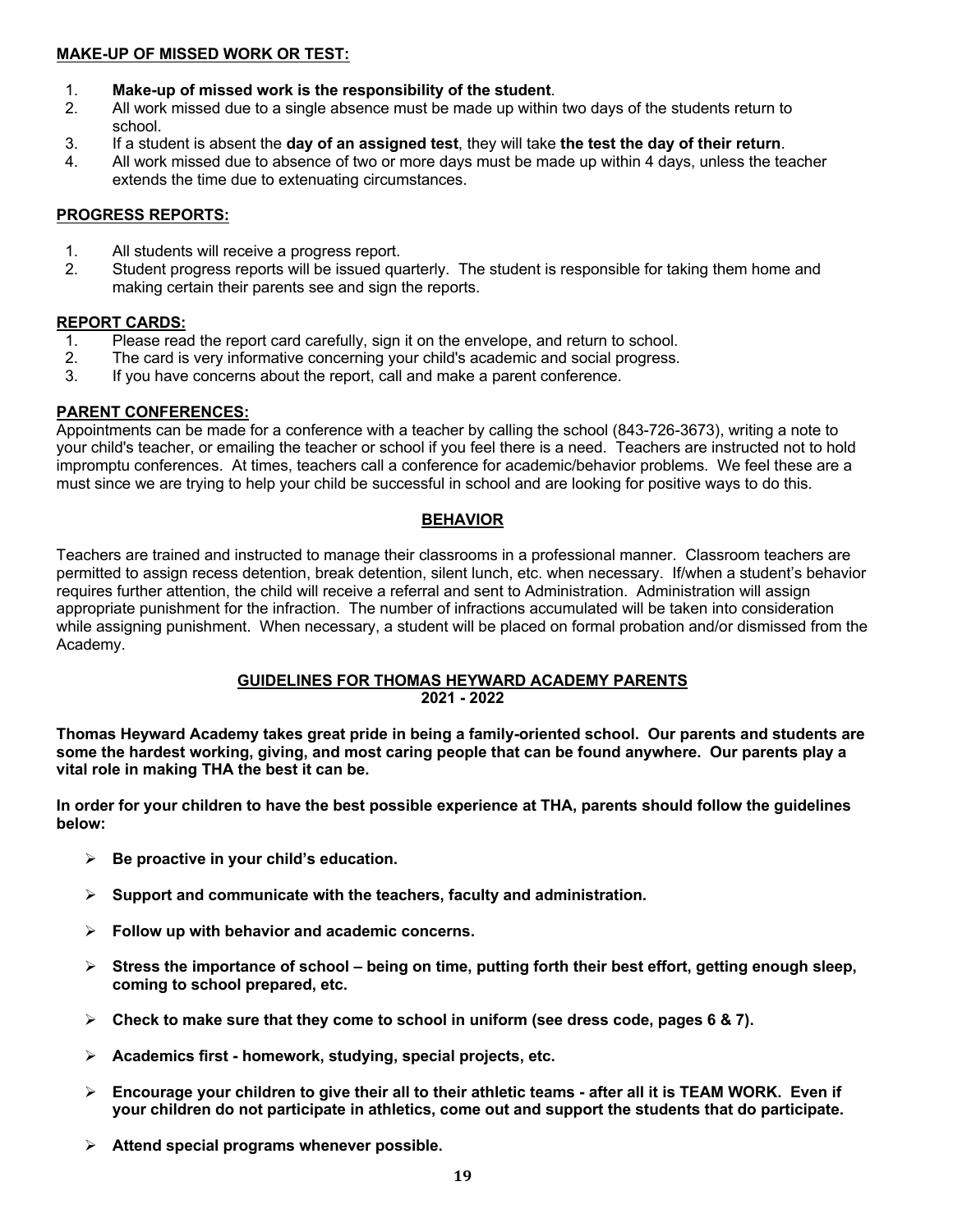- Ø **Volunteer, volunteer, volunteer - PTO, Booster Club, Spring Gala, Sales - and don't forget: Even if your child/children are not in elementary school anymore, that does not mean they do not need your support and participation in school activities, fund raising, etc.**
- Ø **Be the cheerleaders in our community and surrounding communities. Share the good news about our school - social media, word of mouth, etc. Help us build enrollment.**
- Ø **Bring concerns and ideas to teachers and administrators.**
- Ø Social Media Matters! **Parents should not post negative or harmful comments about the school or any member of the THA family on any social media or public sites. If Thomas Heyward Academy Administration determines that any student or a member of the student's family has negatively affected the climate of the school through negative or harmful comments or posts, the Academy has the right to dismiss the enrolled family members.**
- Ø **Support fund raising efforts. This helps us keep tuition cost down.**

*#THA Rebel Pride* 

#### **THOMAS HEYWARD ACADEMY POLICY STATEMENT REGARDING COMMUNICABLE DISEASES, INCLUDING COVID 19**

In consideration of a student, being admitted into Thomas Heyward Academy, and in further consideration of allowing the student to be enrolled in and attend Thomas Heyward Academy, and for the student to attend and participate in school-related events and any activities connected with the school, the undersigned Parents and Student, understand, acknowledge, appreciate and agree to the Academy's Policy Statement Regarding Communicable Diseases, including COVID 19, as follows:

- 1. I/We as student, and parents, understand that enrollment and attendance at Thomas Heyward Academy includes the possible exposure to, and illness from, various infectious communicable diseases, now known to science, and which may appear in the future, including, but not limited to, potentially fatal diseases such as: MRSA (Staff Infection), influenza, and COVID 19.
- 2. I/We, as student and as parent(s) of the student attending Thomas Heyward Academy hereby knowingly and freely assume all such risks of exposure and illness, at the school and at any school function, both known and unknown, now and in the future, even if arising from any alleged negligence of Thomas Heyward Academy or others.
- 3. I/We, as parents of the student, do assume full responsibility for my/my child's enrollment and attendance at Thomas Heyward Academy and for his/her safety from infection by communicable infectious diseases arising out of his/her attendance at school and participation in any school sponsored activities.
- 4. I/We, as parents of the student, hereby agree and promise that I will notify the school immediately and I will NOT send my child to school in the event that I learn or reasonably suspect that my child has been exposed to any person with a communicable infectious disease, requiring testing or quarantine, even if my child does not display any outward signs or symptoms of infection.
- 5. I/We, as parents of the student, also hereby agree and promise that I/We will NOT send the student to school if I know, or by the exercise of reasonable diligence and due care should know (for example by the child having fever, cough, sore throat, etc.) that my child may have contracted and be carrying a communicable infectious disease capable of infecting others.
- 6. I/We, Parents and Student, hereby willingly agree to comply with all safety protocol established and required by Thomas Heyward Academy, such as: use of face masks, social distancing, use of hand sanitizer, handwashing requirements, and all other reasonable protective measures as may be recommended by health care officials or recommended or required by state or federal governmental agencies, and adopted by the Academy. That such compliance by parent and student is considered a part of the terms and conditions for enrollment for the protection of students, parents, and others against communicable infectious diseases.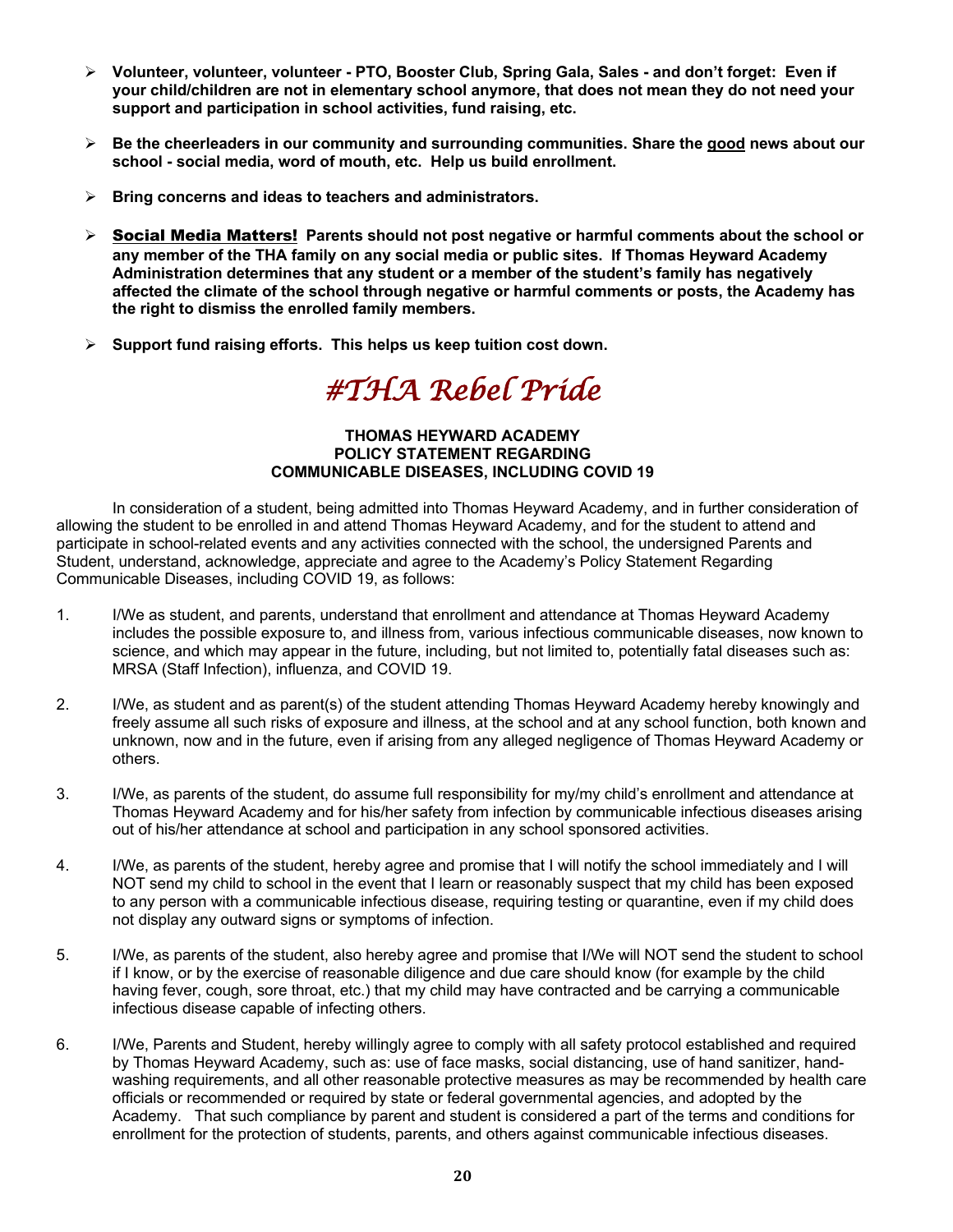- 7. I/We, as Parents and Students, willingly agree that if, at any time, I am present at Thomas Heyward Academy or at a school function of Thomas Heyward Academy, at any place and time, and I observe any unusual, dangerous, or significant hazardous activities by any student or adult, or if I observe any disregard of the Academy's infectious disease safety precautions, I will immediately remove myself from the location of such, and I will bring such activity to the attention of an official of Thomas Heyward Academy.
- 8. I/We, as Parents and Students, for myself, and on behalf of my heirs, assigns, personal representatives, and next of kin, do hereby release and agree to defend, indemnify and hold harmless, to the fullest extent allowed by law, Thomas Heyward Academy and all employees of Thomas Heyward Academy, and all officers, officials, agents, board members, other students, participants, sponsoring agencies, individual sponsors, advisors, and if applicable, any owners and lessors of premises used to conduct any events, with respect to any and all illness, disability, death, or loss or damage to person or property, whether arising from the alleged negligence of the above described released persons/organizations.
- 9. I/We, as Parents and Students, fully understand that I/We have the right to consult with my child's physician before admission into Thomas Heyward Academy regarding the precautions used by the Academy, and that I/We should direct any questions regarding those precautions to the admissions staff of the Academy that I/We may have before enrolling into Thomas Heyward Academy, concerning the terms and conditions of the Academy's *Policy Statement Regarding Communicable Diseases Including COVID 19*, I/We understand and agree that I/We may give up substantial rights by ratifying this Policy, however, I/We hereby agree to this Policy freely and voluntarily, without any inducement, other than stated above.
- 10. As Parent or Guardian of the above student, with legal responsibility for this student, the said Parent or Guardian certifies that he/she has read and explained the provisions of this *Policy Statement Regarding Communicable Diseases Including COVID 19* to my child/ward, including explaining the risks of his/her presence and attendance at Thomas Heyward Academy and all school activities, and the student's personal responsibilities for adhering strictly to the rules and regulations established by Thomas Heyward Academy, for protection against contracting communicable infectious diseases, including COVID 19.
- 11. As Parent or Guardian of the student, I/We hereby further verify that I have explained this *Policy Statement Regarding Communicable Diseases Including COVID 19* to my spouse/the child's other parent and verify that my child/ward, and any non-signing parent understands and accepts these risks and these responsibilities. I agree on behalf of the student, myself, my spouse, and/or for my child's other parent, do hereby release and agree to indemnify and hold harmless Thomas Heyward Academy and all other persons, organizations or entities named or unnamed, as to any and all liability for injury or death incident to my child's/ward's presence or participation in any such school activities as provided above.

**Please read the entire handbook paying close attention. Go over the handbook with your child/children. Pages 22, 23, and 24 will be sent home with students at the beginning of the school year to be completed and returned to their homeroom teachers no later than Monday, August 23, 2021. Students that do not return all forms completed and on time will not be allowed use of the library or any school computers, receive medications, etc., or return to school on Tuesday, August 24, 2021. Thank you for taking the time and completing all forms as soon as possible.**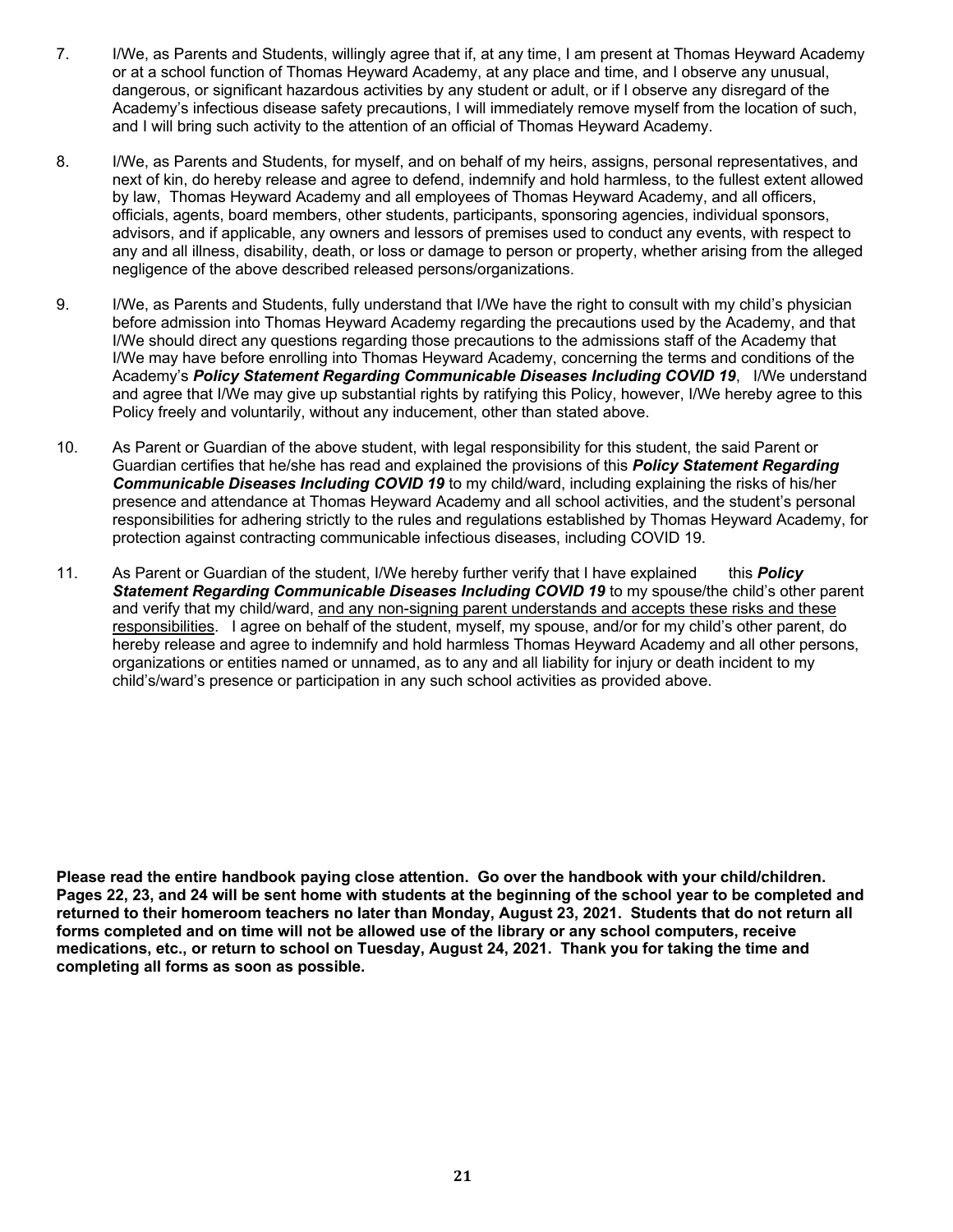#### **THOMAS HEYWARD ACADEMY SCHOOL AND LIBRARY COMPUTER/INTERNET and PHOTO RELEASE/E-MAIL REGISTRATION AND USE AGREEMENT 2021 - 2022**

**All users** of the Thomas Heyward Academy computers who have *completed this agreement* and *signed it* may have access to the computer equipment provided by the school.

In keeping with the advances in information technology, THA provides access to the Internet. THA has attempted every avenue to maintain a safe Internet environment and allow students the ability to use the equipment.

There are limitations on the amount of time a person can use the workstations within the school. This will make the workstations more accessible to all potential users.

- $\triangleright$  Computer workstation use is limited to one person per computer unless approved by faculty member.
- $\triangleright$  Computer workstation sessions have a time limit of 15 minutes, unless approved for additional time.

#### **Users May Not:**

- $\triangleright$  Attempt to install software; alter, delete, or add to computer files/setting/configurations in any way; store files on hard-drives or deliberately crash or hack any computer system on campus.
- $\triangleright$  Access the Internet to view obscene, pornographic, or illegal material.
- $\triangleright$  Gain unauthorized access to THA's network or computer systems, or to any other network or computer systems within THA. This includes attempting to bypass the "SONIC WALL" which is installed for student protection/safety.
- $\triangleright$  Make irresponsible use of any computing resources.
- $\triangleright$  Move, damage or attempt to damage computer equipment or software.
- $\triangleright$  Use any school computers for email, social networks, etc.
- $\triangleright$  Violate copyright laws or software licensing agreements.

#### **Photo Release and E-mail:**

To benefit Thomas Heyward Academy, brochures, promotional materials and website content are created and occasionally feature student photos, quotes, and artwork. I agree that Thomas Heyward Academy may use my child's name, photo and/or schoolwork in connections with its promotional and publicity materials. In the event you do not want your child's name, photo, quote or schoolwork used, you must inform the school in writing. The email address you provide will only be used for communication purposes and not released to the general public.

#### **VIOLATIONS WILL RESULT IN THE LOSS OF ACCESS AND ACTIVITIES WILL BE DEALT WITH SERIOUSLY.**

|                                     | have read the Thomas Heyward Academy<br>(Parent/Guardian - Print your name)                                                                                                                                                                                                                                                                                                                                                                        |
|-------------------------------------|----------------------------------------------------------------------------------------------------------------------------------------------------------------------------------------------------------------------------------------------------------------------------------------------------------------------------------------------------------------------------------------------------------------------------------------------------|
|                                     | Internet and Photo Release/E-mail registration Acceptable Use Agreement and accept the terms written. My child<br>understands and accepts the responsibility for their activity within Thomas Heyward Academy during the use<br>computers and will be responsible for any damages that occur. I agree that Thomas Heyward Academy may use my<br>child's name, photo and/or schoolwork in connections with its promotional and publicity materials. |
| Signature of Student:               |                                                                                                                                                                                                                                                                                                                                                                                                                                                    |
| Signature of Parent/Legal Guardian: |                                                                                                                                                                                                                                                                                                                                                                                                                                                    |
| Home E-Mail Address:                | (We will add you to our newsletters and e-mail blasts.)                                                                                                                                                                                                                                                                                                                                                                                            |
| Date:                               |                                                                                                                                                                                                                                                                                                                                                                                                                                                    |

Thomas Heyward Academy Acknowledgement/Authorization: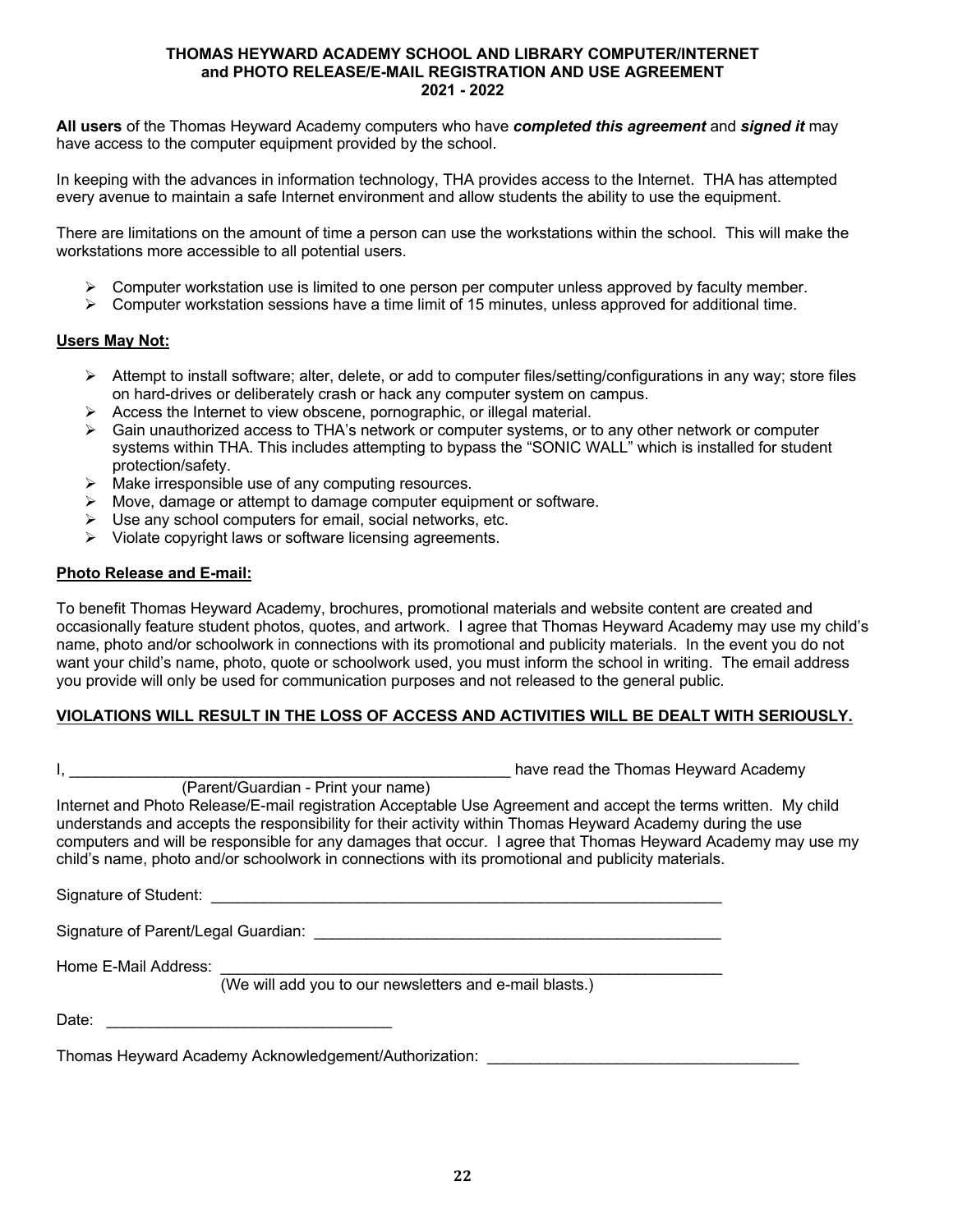#### **MEMORANDUM OF UNDERSTANDING AND ACCEPTANCE OF TERMS OF ADMISSION INTO THOMAS HEYWARD ACADEMY 2021 - 2022**

**WE, the undersigned, as enrolling/re-enrolling student and as applying/re-applying parent, by our signatures below, hereby state and declare that we have read and understand and accept all of the rules, regulations, policies, guidelines, stipulations, punishments, and consequences of enrollment into Thomas Heyward Academy, as relating to academics, attendance, behavior, conduct, dress code, classes, fund raising, sports, school activities, fees, tuition, behavior, and conduct outside the school setting, and all other matters generally applicable to the student/parent/school relationship, as outlined in the Thomas Heyward Academy Student Handbook.** 

**We, the undersigned, take special notice of the following:**

**" As a condition, rule and policy of being accepted into Thomas Heyward Academy whether as a new student or as a re-enrolling student, or to continue to be enrolled at Thomas Heyward Academy during any school year, the parent(s) and student, are hereby given notice and agree to the rule that any on-campus conduct** *or off-campus conduct***, which negatively affects the image, reputation and good name of Thomas Heyward Academy, shall be dealt with severely, including, but not limited to, permanent expulsion. The offending acts and punishment shall be in the sole discretion of the Administration. The offending acts shall include any acts which are crimes, offenses, civil wrongs, acts against persons or property, acts of moral turpitude, acts showing a lack of conscience, and/or any other conduct or act which reflects negatively upon this Academy and the student body, at the sole opinion of the Administration.** *This shall include any such conduct or act, whether committed on campus or not, whether criminal charges or civil complaints are brought or not, and whether or not the student is later convicted or later exonerated.***"** 

> **\_\_\_\_\_\_\_\_\_\_\_\_\_\_\_\_\_\_\_\_\_\_\_\_\_\_\_\_\_\_\_\_\_ Signature of Student**

> **\_\_\_\_\_\_\_\_\_\_\_\_\_\_\_\_\_\_\_\_\_\_\_\_\_\_\_\_\_\_\_\_\_ Signature of Parent/Legal Guardian**

> **\_\_\_\_\_\_\_\_\_\_\_\_\_\_\_\_\_\_\_\_\_\_\_\_\_\_\_\_\_\_\_\_\_**

**Administration Representative**

**Dated:\_\_\_\_\_\_\_\_\_\_\_\_\_\_\_\_\_\_\_\_\_\_\_\_, 2021 - 2022**

**At: Ridgeland, South Carolina.**